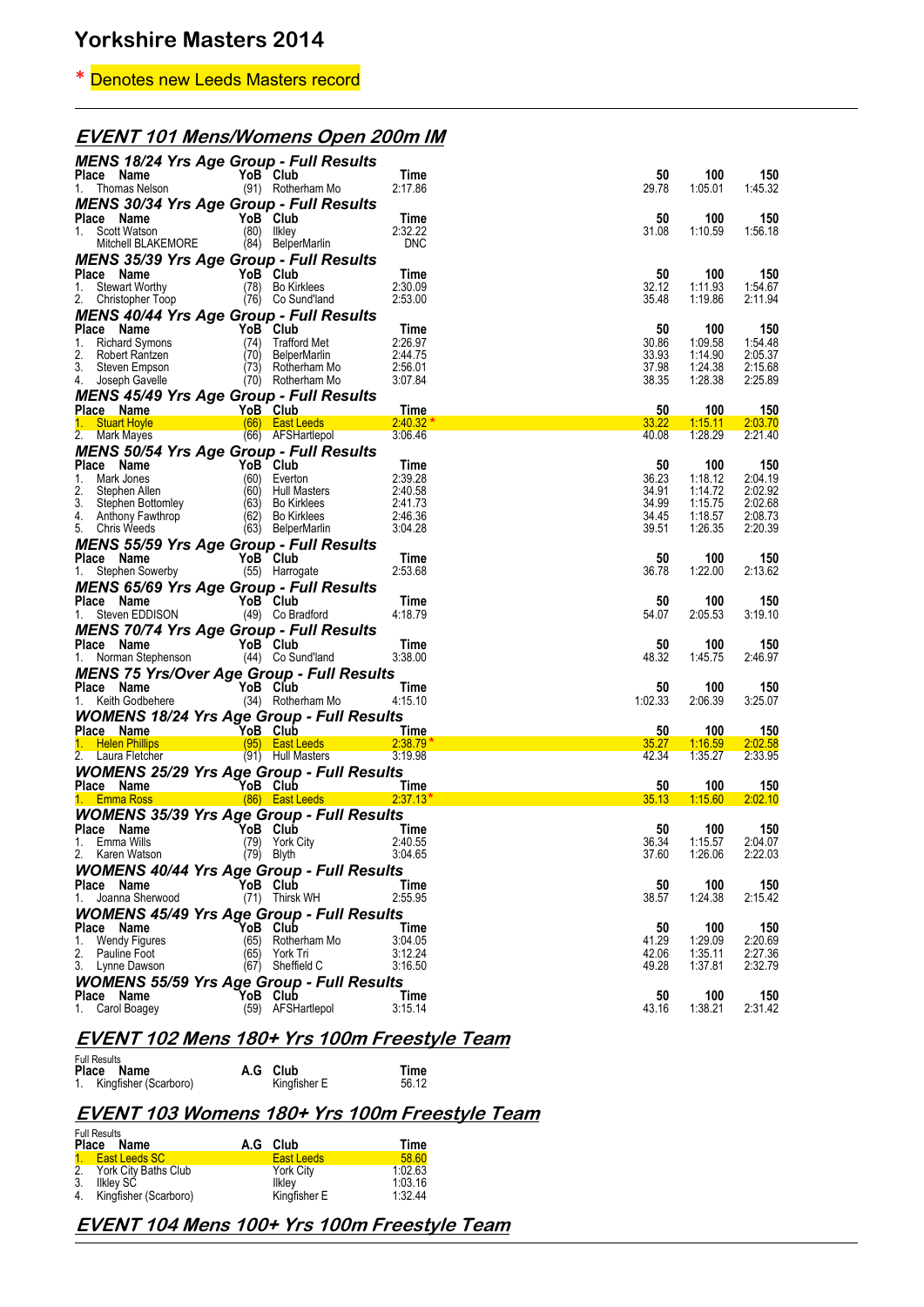| <b>Full Results</b>                                  |              |                                   |                |
|------------------------------------------------------|--------------|-----------------------------------|----------------|
| Place<br>Name                                        | A.G          | Club                              | Time           |
| 1.<br>Nottingham Leander SC<br>2.                    |              | NottmLeander                      | 50.35<br>51.71 |
| Ilkley SC A<br>3.<br>Kingfisher (Scarboro)           |              | <b>Ilkley</b><br>Kingfisher E     | 55.23          |
|                                                      |              |                                   |                |
|                                                      |              |                                   |                |
| <u>EVENT 105 Womens 100+ Yrs 100m Freestyle Team</u> |              |                                   |                |
| <b>Full Results</b>                                  |              |                                   |                |
| Place<br>Name                                        |              | A.G Club                          | Time           |
| 1. Kingfisher (Scarboro)                             |              | Kingfisher E                      | 1:17.38        |
|                                                      |              |                                   |                |
| <u>EVENT 106 Mens Open 50m Breaststroke</u>          |              |                                   |                |
|                                                      |              |                                   |                |
| 18/24 Yrs Age Group - Full Results                   |              |                                   |                |
| Place Name                                           | YoB          | Club                              | Time           |
| Oliver Simpson<br>1.                                 | (91)         | <b>York City</b>                  | 33.06          |
| 2.<br>Lee Ainley                                     |              | (96) Bo Kirklees                  | 36.56          |
| 25/29 Yrs Age Group - Full Results                   |              |                                   |                |
| Place<br>Name                                        | YoB          | Club                              | Time           |
| 1.<br>Benjamin Johnson                               | (87)         | Bo Kirklees                       | 32.15          |
| 2.<br>Chris Holmes                                   | (89)         | <b>York City</b>                  | 34.48          |
| 3.<br>lan Hansford                                   |              | (87) Gainsborough                 | 41.56          |
| 30/34 Yrs Age Group - Full Results                   |              |                                   |                |
| Place Name                                           |              | YoB Club                          | Time           |
| 1.<br><b>Haseley Gordon</b>                          | (81)         | NottmLeander                      | 33.49          |
| 2.<br>Graham Aspinall                                |              | (83) NottmLeander                 | 35.88          |
| 35/39 Yrs Age Group - Full Results                   |              |                                   |                |
| Place Name                                           |              | YoB Club                          | Time           |
| 1.<br>John Major                                     | (79)         | Hull Masters                      | 34.04          |
| 2.<br>James Calcutt                                  | (79)         | Co Sheffield                      | 37.35          |
| Matthew Ward                                         | (75)         | Wetherby                          | DNC            |
| Neil Shutt                                           |              | (76) Co Sund'land                 | DNC            |
| 40/44 Yrs Age Group - Full Results                   |              |                                   |                |
| Place Name                                           | YoB          | Club                              | Time           |
| Jon Cheshire<br>1.                                   | (72)         | Kingfisher E                      | 33.79          |
| 2.<br>Gary Thursfield                                | (72)         | Sheffield C                       | 38.28          |
| 3.<br>Steven Morris                                  | (72)         | Gainsborough                      | 41.36          |
| 4.<br>Steven Douglass                                | (73)         | Kingfisher E                      | 46.57<br>DNC   |
| Alan Weddell                                         | (72)         | Tynemouth                         |                |
| 45/49 Yrs Age Group - Full Results                   |              |                                   |                |
| Place Name                                           | YoB          | Club                              | Time           |
| Steven Vickers<br>1.                                 | (67)         | Brighouse                         | 33.55<br>35.73 |
| 2. Peter Jackson<br>3.<br>Andrew Cornforth           | (66)<br>(67) | <b>East Leeds</b><br>Kingfisher E | 41.67          |
| <b>Richard Witty</b><br>4.                           | (69)         | Kingfisher E                      | 42.39          |
| 5.<br>Mark Mayes                                     | (66)         | AFŠHartlepol                      | 42.99          |
| Kevin Moment<br>6.                                   |              | (69) Kingfisher E                 | 43.45          |
| 50/54 Yrs Age Group - Full Results                   |              |                                   |                |
| Place Name                                           |              | YoB Club                          | Time           |
| 1. Kevan Brown                                       |              | (60) Bo Kirklees                  | 36.22          |
| 2. Christopher Spooner (64) Wetherby                 |              |                                   | $38.70*$       |
| 55/59 Yrs Age Group - Full Results                   |              |                                   |                |
| Place Name                                           |              | YoB Club                          | Time           |
| Juan Carlos Lino<br>1.                               |              | (58) Kingfisher E                 | 45.07          |
| 60/64 Yrs Age Group - Full Results                   |              |                                   |                |
| Place Name                                           | YoB          | Club                              | Time           |
| 1.<br><b>Brian Taylor</b>                            | (50)         | Adwick                            | 39.65          |
| Neville Barton                                       | (54)         | <b>Trafford Met</b>               | <b>DNC</b>     |
| 65/69 Yrs Age Group - Full Results                   |              |                                   |                |
| Place Name                                           | YoB          | Club                              | Time           |
| 1.<br>Godfrey Green                                  | (49)         | Co Lincoln P                      | 42.25          |
| 2.<br>Duncan Brown                                   | (47)         | <b>York City</b>                  | 43.53          |
| 3.<br><b>Bob Blane</b>                               | (45)         | NottmLeander                      | 44.35          |
| 4.<br>Steven Eddison                                 | (49)         | Co Bradford                       | 54.73          |
| Graeme Shutt                                         | (49)         | Co Sund'land                      | <b>DNC</b>     |
| 70/74 Yrs Age Group - Full Results                   |              |                                   |                |
| Place Name                                           | YoB          | Club                              | Time           |
| Norman Stephenson<br>1.                              |              | (44) Co Sund'land                 | 44.49          |
| 75 Yrs/Over Age Group - Full Results                 |              |                                   |                |
| Place Name                                           | YoB          | Club                              | Time           |
| 1. Bill Moore                                        | (37)         | <b>East Leeds</b>                 | 48.39          |
| 2.<br>Colin Sage                                     |              |                                   |                |
|                                                      |              |                                   |                |
| 3.<br>Peter Mulderrig                                | (36)<br>(39) | Hull Masters<br>Haslingden        | 50.25<br>50.44 |

## **EVENT 107 Womens Open 50m Breaststroke**

| 18/24 Yrs Age Group - Full Results |          |                  |       |
|------------------------------------|----------|------------------|-------|
| Place Name                         | YoB Club |                  | Time  |
| 1. Cassandra Walker                |          | (94) Bo Kirklees | 37.42 |
| 2. Emily Jones                     |          | (94) East Leeds  | 38.36 |
| 3. Emily Pollard                   |          | (90) Ilklev      | 38.51 |
| 4. Helen Phillips                  |          | (95) East Leeds  | 40.46 |
| 5. Claudine Wivell                 |          | (94) Thirsk WH   | 41.78 |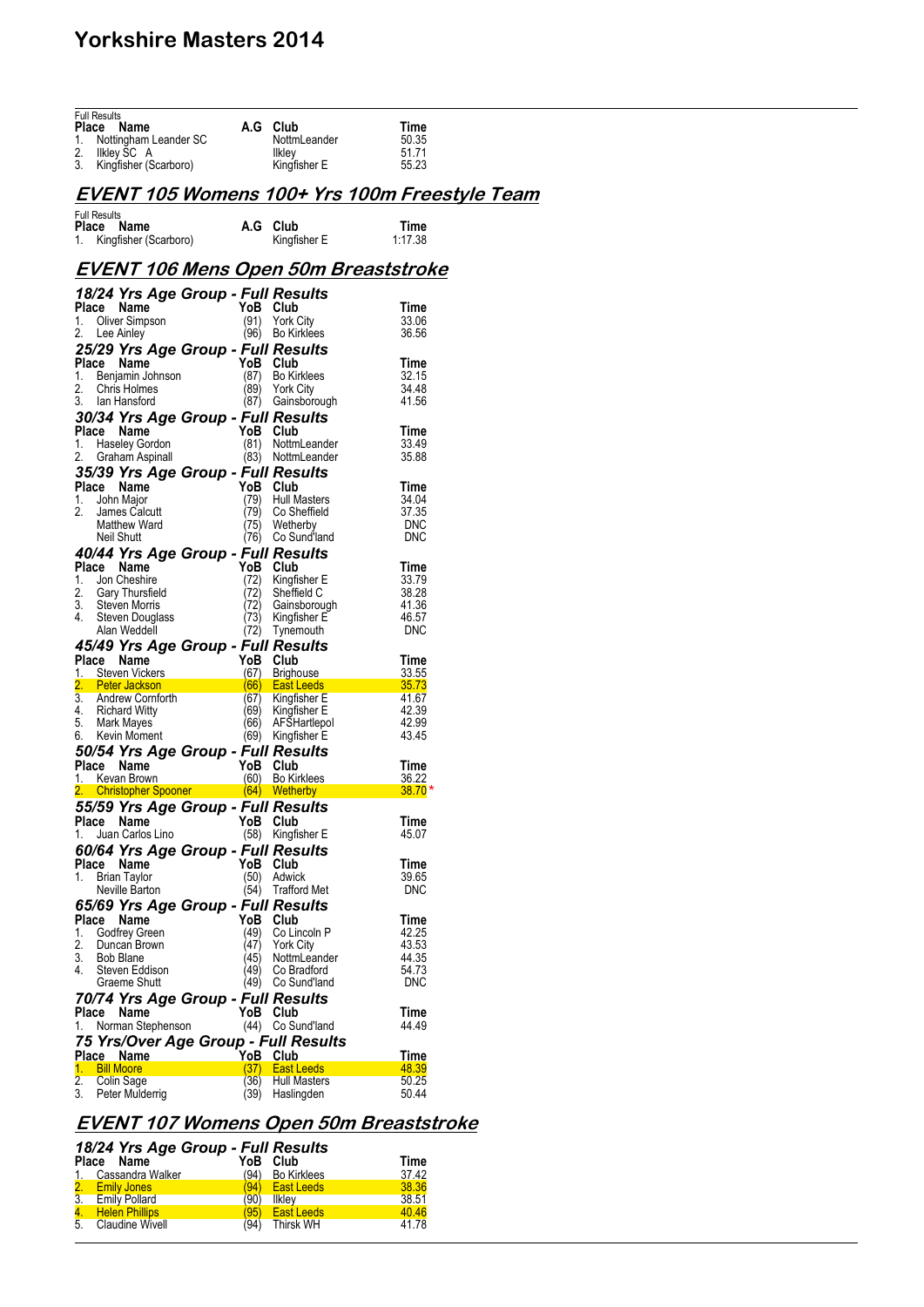| 6.    |                                                                                                         |             |                             |                 |
|-------|---------------------------------------------------------------------------------------------------------|-------------|-----------------------------|-----------------|
|       | Megan Fletcher                                                                                          | (94)        | <b>Hull Masters</b>         | 43.65           |
|       |                                                                                                         |             |                             |                 |
| 7.    | Laura Fletcher                                                                                          | (91)        | <b>Hull Masters</b>         | 48.47           |
|       | 25/29 Yrs Age Group - Full Results                                                                      |             |                             |                 |
|       |                                                                                                         |             |                             |                 |
|       | Place<br>Name                                                                                           | YoB         | Club                        | Time            |
| 1.    | Nicola Mackay                                                                                           | (89)        | Harrogate                   | 36.17           |
| 2.    | <b>Emily Sandham</b>                                                                                    | (86)        | Knottingley                 | 40.17           |
|       |                                                                                                         |             |                             |                 |
| 3.    | Kate Nicholson                                                                                          | (89)        | Hull Masters                | 55.50           |
|       | Rachel Hinchcliffe                                                                                      | (88)        | <b>Bo Kirklees</b>          | DQ FI 2L        |
|       |                                                                                                         |             |                             |                 |
|       | 30/34 Yrs Age Group - Full Results                                                                      |             |                             |                 |
|       | Place Name                                                                                              | YoB         | Club                        | Time            |
| 1.    |                                                                                                         |             |                             |                 |
|       | Leanne Anderson                                                                                         | (82)        | Kingfisher E                | 39.96           |
| 2.    | Laura Fox                                                                                               | (84)        | Co Sheffield                | 40.00           |
| 3.    | Nina Wort                                                                                               | (81)        | <b>Hull Masters</b>         | 41.73           |
|       | 4. Vicky Hewick                                                                                         | (80)        | <b>Hull Masters</b>         | 49.76           |
|       |                                                                                                         |             |                             |                 |
|       | 35/39 Yrs Age Group - Full Results                                                                      |             |                             |                 |
|       |                                                                                                         |             |                             |                 |
|       | Place Name <sup>-</sup>                                                                                 | YoB Club    |                             | Time            |
|       | 1. Sally Evers                                                                                          |             | (75) East Leeds             | $37.96*$        |
| 2.    | Emma Watson                                                                                             | (76)        | Blyth                       | 42.68           |
|       |                                                                                                         |             |                             |                 |
|       | 3. Elizabeth Devaney                                                                                    | (79)        | <b>Hull Masters</b>         | 50.39           |
|       | 4. Ann-Marie Blowman                                                                                    |             | (79) Hull Masters           | 54.04           |
|       |                                                                                                         |             |                             |                 |
|       | 40/44 Yrs Age Group - Full Results                                                                      |             |                             |                 |
|       | Place Name                                                                                              | YoB Club    |                             | Time            |
|       | 1. Lisa Dobson                                                                                          | (70)        | <b>East Leeds</b>           | 36.79           |
|       |                                                                                                         |             |                             |                 |
| 2.    | <b>Nina Williams</b>                                                                                    | (70)        | <b>East Leeds</b>           | 40.81           |
|       | 3. Kirsten Cameron                                                                                      | (73)        | <b>East Leeds</b>           | 41.15           |
|       | 4. Joanna Sherwood                                                                                      | (71)        | Thirsk WH                   | 41.90           |
|       |                                                                                                         |             |                             |                 |
|       | 5. Karen Brown                                                                                          | (74)        | Spencer                     | 46.18           |
|       | Sarah Forsyth                                                                                           | (72)        | Kingfisher E                | DQ SL 2L        |
|       |                                                                                                         |             |                             |                 |
|       | 45/49 Yrs Age Group - Full Results                                                                      |             |                             |                 |
| Place | Name                                                                                                    | YoB         | Club                        | Time            |
|       |                                                                                                         |             |                             | 42.86           |
|       | 1. Kirsten Durrans                                                                                      | (67)        | <b>Bo Kirklees</b>          |                 |
| 2.    | Wendy Figures                                                                                           | (65)        | Rotherham Mo                | 43.08           |
|       | 3. Lynne Dawson                                                                                         | (67)        | Sheffield C                 | 43.61           |
|       |                                                                                                         |             |                             |                 |
|       |                                                                                                         |             |                             |                 |
| 4.    | Jane Sedman                                                                                             |             | (68) Kingfisher E           | 51.55           |
|       | Jacqui Leng                                                                                             | (66)        | Saltburn Mar                | <b>DNC</b>      |
|       |                                                                                                         |             |                             |                 |
|       | 50/54 Yrs Age Group - Full Results                                                                      |             |                             |                 |
|       | Place Name                                                                                              | YoB         | Club                        | Time            |
|       |                                                                                                         |             |                             |                 |
| 1.    | <b>Frances West</b>                                                                                     | (61)        | MacclesfldM                 | 42.12           |
| 2.    | Jane Eves                                                                                               | (64)        | Ryedale                     | 45.19           |
| 3.    |                                                                                                         | (64)        |                             |                 |
|       | Kath Minghella                                                                                          |             | Kingfisher E                | 45.52           |
|       | 4. Heather Franklin                                                                                     | (64)        | Kingfisher E                | 56.67           |
|       |                                                                                                         |             |                             |                 |
|       | 55/59 Yrs Age Group - Full Results                                                                      |             |                             |                 |
|       | Place<br>Name                                                                                           | YoB         | Club                        | Time            |
|       | 1. Carol Boagey                                                                                         | (59)        | AFSHartlepol                | 43.34           |
| 2.    | Susanne Griffiths                                                                                       |             | (59) New Earswick           | 51.02           |
|       |                                                                                                         |             |                             |                 |
| 3.    | Suzanne Clarkson                                                                                        |             | (55) Hull Masters           | 1:06.23         |
|       |                                                                                                         |             |                             |                 |
|       | 60/64 Yrs Age Group - Full Results                                                                      |             |                             |                 |
|       | Place Name                                                                                              | YoB         | Club                        | Time            |
| 1.    | Sally Shields                                                                                           | (54)        | <b>Bo Kirklees</b>          | 40.86           |
| 2.    | Anne Russell                                                                                            | (51)        | <b>Bicester</b>             | 48.84           |
|       |                                                                                                         |             |                             |                 |
|       |                                                                                                         | (53)        | <b>Bo Kirklees</b>          | 50.48           |
|       |                                                                                                         |             | $(50)$ East Leeds           | 52.53           |
| 5.    | 3. Diana Kaye<br><mark>4. Gail Daffern 1988 - 1999 - 1999</mark><br>5. Guess Cummings<br>Susan Cummings | (51)        | <b>Bicester</b>             | 52.78           |
|       |                                                                                                         |             |                             |                 |
| 6.    | Janice Appleton                                                                                         | (53)        | <b>Bicester</b>             | 1:06.60         |
|       |                                                                                                         |             |                             |                 |
|       | 65/69 Yrs Age Group - Full Results                                                                      |             |                             |                 |
|       | Place Name                                                                                              | YoB Club    |                             | Time            |
|       | 1. Hilary Crick                                                                                         |             | (49) East Leeds             | $50.26$ *       |
|       |                                                                                                         |             |                             |                 |
|       | 70/74 Yrs Age Group - Full Results                                                                      |             |                             |                 |
| Place | Name                                                                                                    | YoB         | Club                        | Time            |
|       |                                                                                                         |             |                             |                 |
| 1.    | Barbara Legg                                                                                            | (43)        | <b>Bicester</b>             | 54.45           |
|       |                                                                                                         |             |                             |                 |
|       | 75 Yrs/Over Age Group - Full Results                                                                    |             |                             |                 |
| 1.    | Place Name<br><b>Betty Grayson</b>                                                                      | YoB<br>(35) | Club<br><b>Hull Masters</b> | Time<br>1:21.47 |

# **EVENT 108 Mens Open 100m Backstroke**

| 18/24 Yrs Age Group - Full Results                  |              |                                    |                    |             |
|-----------------------------------------------------|--------------|------------------------------------|--------------------|-------------|
| <b>Place</b><br>Name                                | YoB<br>(91)  | Club<br>Rotherham Mo               | Time<br>1:03.77    | 50<br>30.50 |
| Thomas Nelson<br>1.<br>2.<br><b>Jake Rylatt</b>     | '92'         | <b>East Leeds</b>                  | 1:04.44            | 30.87       |
| $\overline{3}$ .<br>David Phillips<br>Conor Crozier | (91)<br>(92) | <b>Bo Kirklees</b><br>Co Sund'land | 1:08.01<br>DQ FI4L | 33.53       |
| 25/29 Yrs Age Group - Full Results                  |              |                                    |                    |             |
| Name<br><b>Place</b>                                | YoB          | Club                               | Time               | 50          |
| Liam Owens<br>1.                                    | (86)         | Co Liverpool                       | 1:03.45            | 30.34       |
| 2.<br><b>Eric Knights</b>                           | (85)         | <b>Hull Masters</b>                | 1:14.92            | 36.30       |
| 30/34 Yrs Age Group - Full Results                  |              |                                    |                    |             |
| Name<br>Place                                       | YoB          | Club                               | Time               | 50          |
| Alex Thurston<br>1.                                 | (81)         | NottmLeander                       | 1:00.96            | 29.25       |
| 2 <sup>2</sup><br>Scott Watson                      | (80)         | Ilklev                             | 1:12.22            | 34.89       |
| <b>Mitchell Blakemore</b>                           | (84)         | BelperMarlin                       | <b>DNC</b>         |             |
| 35/39 Yrs Age Group - Full Results                  |              |                                    |                    |             |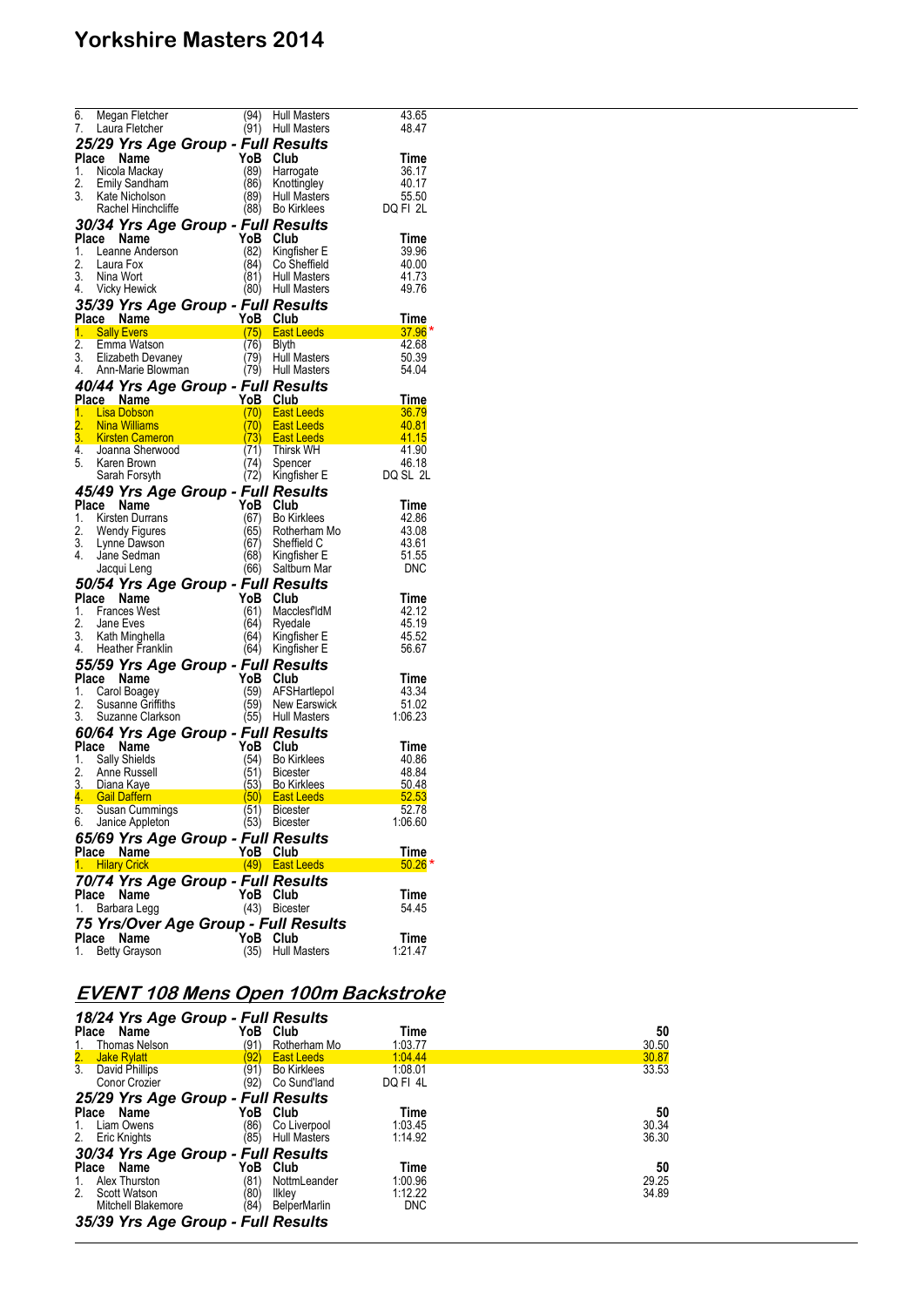| <b>Place</b><br>Name                  | YoB  | Club                | Time    | 50    |  |
|---------------------------------------|------|---------------------|---------|-------|--|
| Martin Temple<br>1.                   | (77) | <b>Bo Kirklees</b>  | 1:14.87 | 36.34 |  |
| 2.<br>Matt Blakely                    | (79) | Blyth               | 1:21.29 | 39.97 |  |
| 40/44 Yrs Age Group - Full Results    |      |                     |         |       |  |
| Place Name                            | YoB  | Club                | Time    | 50    |  |
| Sean O'Flaherty                       | (72) | <b>Bo Kirklees</b>  | 1:10.55 | 34.09 |  |
| 45/49 Yrs Age Group - Full Results    |      |                     |         |       |  |
| Place Name                            |      | YoB Club            | Time    | 50    |  |
| <b>Richard Witty</b>                  | (69) | Kingfisher E        | DQ T 3L |       |  |
| 50/54 Yrs Age Group - Full Results    |      |                     |         |       |  |
| Place Name                            |      | YoB Club            | Time    | 50    |  |
| Stephen Bottomley                     | (63) | <b>Bo Kirklees</b>  | 1:14.56 | 37.13 |  |
| 2.<br>Stephen Allen                   | (60) | <b>Hull Masters</b> | 1:15.42 | 37.33 |  |
| 3.<br>Mark Jones                      | (60) | Everton             | 1:21.03 | 39.79 |  |
| Chris Weeds<br>4.                     | (63) | BelperMarlin        | 1:24.35 | 40.72 |  |
| 55/59 Yrs Age Group - Full Results    |      |                     |         |       |  |
| Place Name                            | YoB  | Club                | Time    | 50    |  |
| <b>Brian Godfrey</b><br>1.            | (55) | <b>Bo Kirklees</b>  | 1:19.57 | 37.94 |  |
| 2.<br>Martyn Binns                    | (58) | <b>Bo Kirklees</b>  | 1:21.14 | 40.18 |  |
| 60/64 Yrs Age Group - Full Results    |      |                     |         |       |  |
| Place Name                            |      | YoB Club            | Time    | 50    |  |
| Christopher Brown                     | (53) | Co Bradford         | 1:10.88 | 34.57 |  |
| 75 Yrs/Over Age Group - Full Results  |      |                     |         |       |  |
| Place Name                            |      | YoB Club            | Time    | 50    |  |
| <b>Peter Mulderrig</b>                | (39) | <b>Haslingden</b>   | 1:47.00 | 50.64 |  |
| $\overline{2}$ .<br><b>Bill Moore</b> | (37) | <b>East Leeds</b>   | 1:52.58 | 52.79 |  |
| $\overline{3}$ .<br>Colin Sage        | (36) | <b>Hull Masters</b> | 1:54.67 | 57.26 |  |
| 4.<br>Keith Godbehere                 | (34) | Rotherham Mo        | 1:54.71 | 54.94 |  |

### **EVENT 109 Womens Open 100m Backstroke**

| 18/24 Yrs Age Group - Full Results<br>Place Name |              | YoB Club                                | Time               | 50             |
|--------------------------------------------------|--------------|-----------------------------------------|--------------------|----------------|
| Helen Miller<br>$1_{-}$                          |              | (90) York Tri                           | 1:30.34            | 43.69          |
| 25/29 Yrs Age Group - Full Results               |              |                                         |                    |                |
| Place Name                                       | YoB Club     |                                         | Time               | 50             |
| 1.<br>Deborah Crossland                          | (87)         | <b>Bo Kirklees</b>                      | 1:14.95            | 35.77          |
| 2.<br>Nicola Crow                                | (86)         | <b>Bo Kirklees</b>                      | 1:22.23            | 39.30          |
| 3.<br>Michelle Jenks                             |              | (89) York City                          | 1:24.31            | 40.82          |
| Katie Walker-Stabeler                            |              | (89) Hull Masters                       | <b>DNC</b>         |                |
| 30/34 Yrs Age Group - Full Results               |              |                                         |                    |                |
| Place Name                                       |              | YoB Club                                | Time               | 50             |
| Catherine Green<br>1.                            |              | $(80)$ Blyth                            | 1:23.85            | 40.14          |
| 35/39 Yrs Age Group - Full Results               |              |                                         |                    |                |
| Place Name                                       | YoB Club     |                                         | Time               | 50             |
| Emma Wills<br>1.                                 | (79)         | York City                               | 1:12.36            | 35.40          |
| 2.<br>Mandy Aitken                               | (75)         | <b>York City</b>                        | 1:17.81            | 37.67          |
| 40/44 Yrs Age Group - Full Results               |              |                                         |                    |                |
| Place Name                                       |              | YoB Club                                | Time               | 50             |
| 1 <sup>1</sup><br>Victoria Wilford               | (74)         | <b>Bo Kirklees</b>                      | 1:20.37            | 39.96          |
| 2.<br>Sarah Coatsworth                           | (73)         | <b>Bo Kirklees</b>                      | 1.22.79            | 40.16          |
| 3.<br>Sandra Thursfield                          | (72)         | Sheffield C                             | 1:27.41<br>1:32.11 | 42.49          |
| 4. Susan Harris<br>5. Suzanne Patterson          | (73)         | llkley<br>(70) Bo Kirklees              | 1:37.42            | 44.49<br>48.45 |
|                                                  |              |                                         |                    |                |
| 45/49 Yrs Age Group - Full Results               |              |                                         |                    |                |
| Place Name<br>1.<br>Joanne Brook                 | YoB Club     |                                         | Time<br>1:31.00    | 50<br>42.06    |
|                                                  |              | (69) Bo Kirklees                        |                    |                |
| 50/54 Yrs Age Group - Full Results               |              |                                         |                    |                |
| Place Name                                       |              | YoB Club                                | Time               | 50             |
| 1.<br><b>Julie Hoyle</b><br>2.<br>Carolyn Irvine | (62)<br>(63) | <b>East Leeds</b><br><b>Bo Kirklees</b> | 1:13.48<br>1:21.34 | 35.11<br>39.25 |
| 3.<br>Susan Arrowsmith                           |              | (62) NottmLeander                       | 1:25.27            | 41.46          |
|                                                  |              |                                         |                    |                |
| 55/59 Yrs Age Group - Full Results               |              |                                         |                    |                |
| Place Name                                       |              | YoB Club                                | Time<br>1:39.28    | 50<br>49.59    |
| 1.<br>Carol Boagey                               |              | (59) AFSHartlepol                       |                    |                |
| 60/64 Yrs Age Group - Full Results               |              |                                         |                    |                |
| Place Name                                       |              | YoB Club                                | Time               | 50             |
| 1.<br><b>Wendy Offord</b><br>2.                  | (54)         | <b>Bo Kirklees</b>                      | 1:36.00<br>1:39.66 | 44.58<br>49.52 |
| Susan Cummings                                   | (51)         | <b>Bicester</b>                         |                    |                |

## **EVENT 110 Womens 220+ Yrs 100m Medley Team**

| <b>Full Results</b>      |  |          |         |  |  |
|--------------------------|--|----------|---------|--|--|
| Place Name               |  | A.G Club | Time    |  |  |
| 1. Bicester Blue Fins SC |  | Bicester | 1:36.14 |  |  |

## **EVENT 111 Mens 220+ Yrs 100m Medley Team**

| <b>Full Results</b>       |                    |         |
|---------------------------|--------------------|---------|
| Place Name                | A.G Club           | Time    |
| 1. Borough of Kirklees SC | <b>Bo Kirklees</b> | 1:07.63 |

### **EVENT 112 Womens 140+ Yrs 100m Medley Team**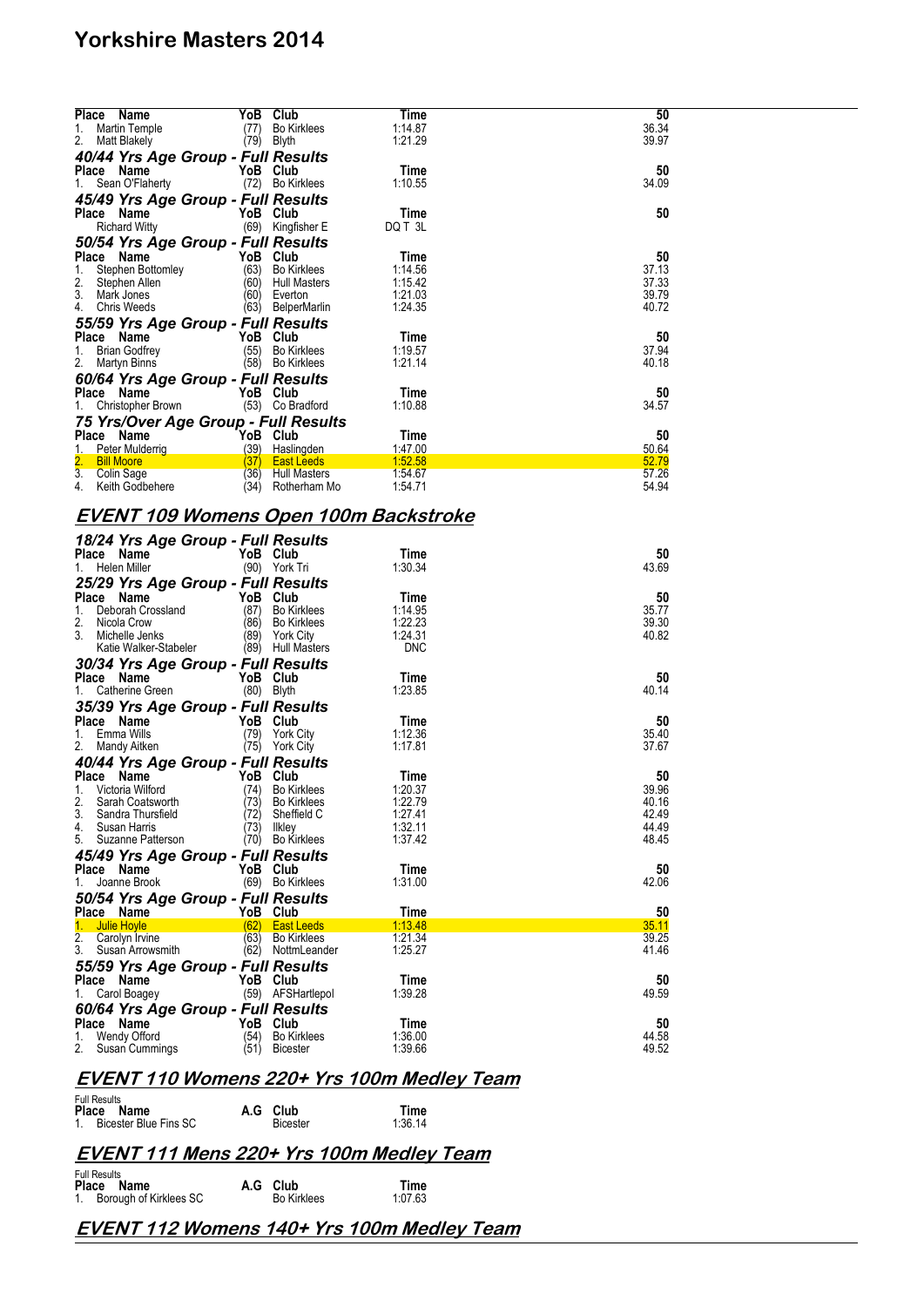|    | <b>Full Results</b><br>Place Name | A.G Club           | Time    |
|----|-----------------------------------|--------------------|---------|
|    | 1. York City Baths Club           | <b>York City</b>   | 1:09.05 |
| 2. | Sheffield City SC                 | Sheffield C        | 1:12.73 |
| 3. | Borough of Kirklees SC            | <b>Bo Kirklees</b> | 1.13.24 |
|    | 4. Kingfisher (Scarboro)          | Kingfisher E       | 1:19.28 |

### **EVENT 113 Mens 140+ Yrs 100m Medley Team**

|             | <b>Full Results</b><br>Place Name | A.G | Club                | Time    |
|-------------|-----------------------------------|-----|---------------------|---------|
| $1_{\cdot}$ | Borough of Kirklees SC            |     | <b>Bo Kirklees</b>  | 58.32   |
| 2.          | Hull Masters SC                   |     | <b>Hull Masters</b> | 1:00.06 |
| 3.          | Nottingham Leander SC             |     | NottmLeander        | 1:00.17 |
| 4.          | Kingfisher (Scarboro)             |     | Kingfisher E        | 1:00.77 |
| 5.          | Gainsborough                      |     | Gainsborough        | 1:05.81 |
| 6.          | Kingfisher B                      |     | Kingfisher E        | 1:08.90 |

## **EVENT 114 Womens 072+ Yrs 100m Medley Team**

| <b>Full Results</b><br>Name<br>Place<br>1. Hull Masters SC |              | A.G Club<br><b>Hull Masters</b>        | Time<br>1:15.94                                                                                                            |
|------------------------------------------------------------|--------------|----------------------------------------|----------------------------------------------------------------------------------------------------------------------------|
| <b>EVENT 116 Womens Open 50m Butterfly</b>                 |              |                                        |                                                                                                                            |
| 18/24 Yrs Age Group - Full Results                         |              |                                        |                                                                                                                            |
| Place Name                                                 |              | YoB Club                               | Time                                                                                                                       |
| 1. Eleanor Swystun<br>2. Emily Jones                       | (94)<br>(94) | Bo Kirklees<br>East Leeds              | 32.60<br>$32.91*$                                                                                                          |
| Megan Fletcher                                             | (94)         | <b>Hull Masters</b>                    | <b>DNC</b>                                                                                                                 |
| Jasmine Craggs                                             | (92)         | Saltburn Mar                           | DNC                                                                                                                        |
| 25/29 Yrs Age Group - Full Results                         |              |                                        |                                                                                                                            |
| Place Name                                                 | YoB          | Club                                   | Time                                                                                                                       |
| 1. Nicola Mackay                                           | (89)         | Harrogate                              | 31.44                                                                                                                      |
| 2.<br>Deborah Crossland                                    | (87)         | <b>Bo Kirklees</b>                     | 32.70                                                                                                                      |
| 3.<br><b>Emily Sandham</b>                                 | (86)         | Knottingley                            | 35.47                                                                                                                      |
| 4. Rachel Hinchcliffe                                      | (88)         | Bo Kirklees                            | 39.15                                                                                                                      |
| 30/34 Yrs Age Group - Full Results                         |              |                                        |                                                                                                                            |
| Place Name                                                 | YoB          | Club                                   | Time                                                                                                                       |
| 1. Michelle Hepples                                        | (82)         | Aireborough                            | 33.76                                                                                                                      |
| 2.<br>Laura Fox                                            | (84)         | Co Sheffield                           | 33.98                                                                                                                      |
| 3.<br>Natalie Taylor<br>4.<br>Leanne Anderson              | (82)         | Sheffield C                            | 34.12<br>38.00                                                                                                             |
|                                                            | (82)         | Kingfisher E                           |                                                                                                                            |
| 35/39 Yrs Age Group - Full Results                         |              |                                        |                                                                                                                            |
| Place Name                                                 | YoB          | Club                                   | Time<br>34.17                                                                                                              |
| 1. Erzsebet Kiss<br>2. Sally Evers                         |              | (76) Chesterfield<br>$(75)$ East Leeds | 34.18                                                                                                                      |
| 3.<br>Carley Atkinson                                      |              | (79) Kingfisher E                      | 44.71                                                                                                                      |
| 40/44 Yrs Age Group - Full Results                         |              |                                        |                                                                                                                            |
| Place Name                                                 |              | YoB Club                               | Time                                                                                                                       |
| 1. Nina Williams                                           | (70)         | <b>East Leeds</b>                      | 34.17                                                                                                                      |
| $\overline{2}$ .<br><b>Lisa Dobson</b>                     | (70)         | <b>East Leeds</b>                      | 34.35                                                                                                                      |
| $\overline{3}$ .<br>Karen Brown                            | (74)         | Spencer                                | 35.07                                                                                                                      |
| 3. Joanna Sherwood                                         | (71)         | <b>Thirsk WH</b>                       | 35.07                                                                                                                      |
| 45/49 Yrs Age Group - Full Results                         |              |                                        |                                                                                                                            |
| Place Name                                                 | YoB          | Club                                   | Time                                                                                                                       |
| 1. Karen Graham                                            | (65)         | Ilkley                                 | 33.90                                                                                                                      |
| 2. Dianne Foster                                           |              | (69) East Leeds                        | $41.33*$<br>and the state of the state of the state of the state of the state of the state of the state of the state of th |
| 3.<br>Sarah Greaves                                        |              | (68) Bo Kirklees                       | 47.53                                                                                                                      |
| 50/54 Yrs Age Group - Full Results                         |              |                                        |                                                                                                                            |
| Place Name                                                 | YoB          | Club                                   | Time                                                                                                                       |
| 1. Lesley Killen<br>2.                                     | (60)         | Co Chester                             | 40.99                                                                                                                      |
| Carol James<br>3.<br>Dianne Roberts                        | (60)<br>(64) | Sheffield C<br>Kingfisher E            | 43.75<br>54.63                                                                                                             |
| Jeanette Richards<br>4.                                    | (61)         | Kingfisher E                           | 58.17                                                                                                                      |
|                                                            |              |                                        |                                                                                                                            |
| 55/59 Yrs Age Group - Full Results<br>Place Name           |              | YoB Club                               | Time                                                                                                                       |
| 1. Carol Boagey                                            | (59)         | AFSHartlepol                           | 41.74                                                                                                                      |
| Susanne Griffiths<br>2.                                    | (59)         | New Earswick                           | 47.24                                                                                                                      |
| 60/64 Yrs Age Group - Full Results                         |              |                                        |                                                                                                                            |
| Place Name                                                 |              | YoB Club                               | Time                                                                                                                       |
| Sally Shields<br>1.                                        | (54)         | <b>Bo Kirklees</b>                     | 39.33                                                                                                                      |
| 2.<br>Wendy Offord                                         |              | (54) Bo Kirklees                       | 40.46                                                                                                                      |
| 65/69 Yrs Age Group - Full Results                         |              |                                        |                                                                                                                            |
| Place Name                                                 | YoB          | Club                                   | Time                                                                                                                       |
| 1. Hilary Crick                                            | (49)         | <b>East Leeds</b>                      | $55.70*$                                                                                                                   |
|                                                            |              |                                        |                                                                                                                            |

## **EVENT 117 Mens Open 50m Butterfly**

| Place Name                      | 18/24 Yrs Age Group - Full Results | YoB Club |                                                            | Time                    |
|---------------------------------|------------------------------------|----------|------------------------------------------------------------|-------------------------|
| 1. Jake Rylatt<br>3. Lee Ainley | 2. Conor Crozier                   |          | $(92)$ East Leeds<br>(92) Co Sund'land<br>(96) Bo Kirklees | 27.93<br>29.30<br>29.46 |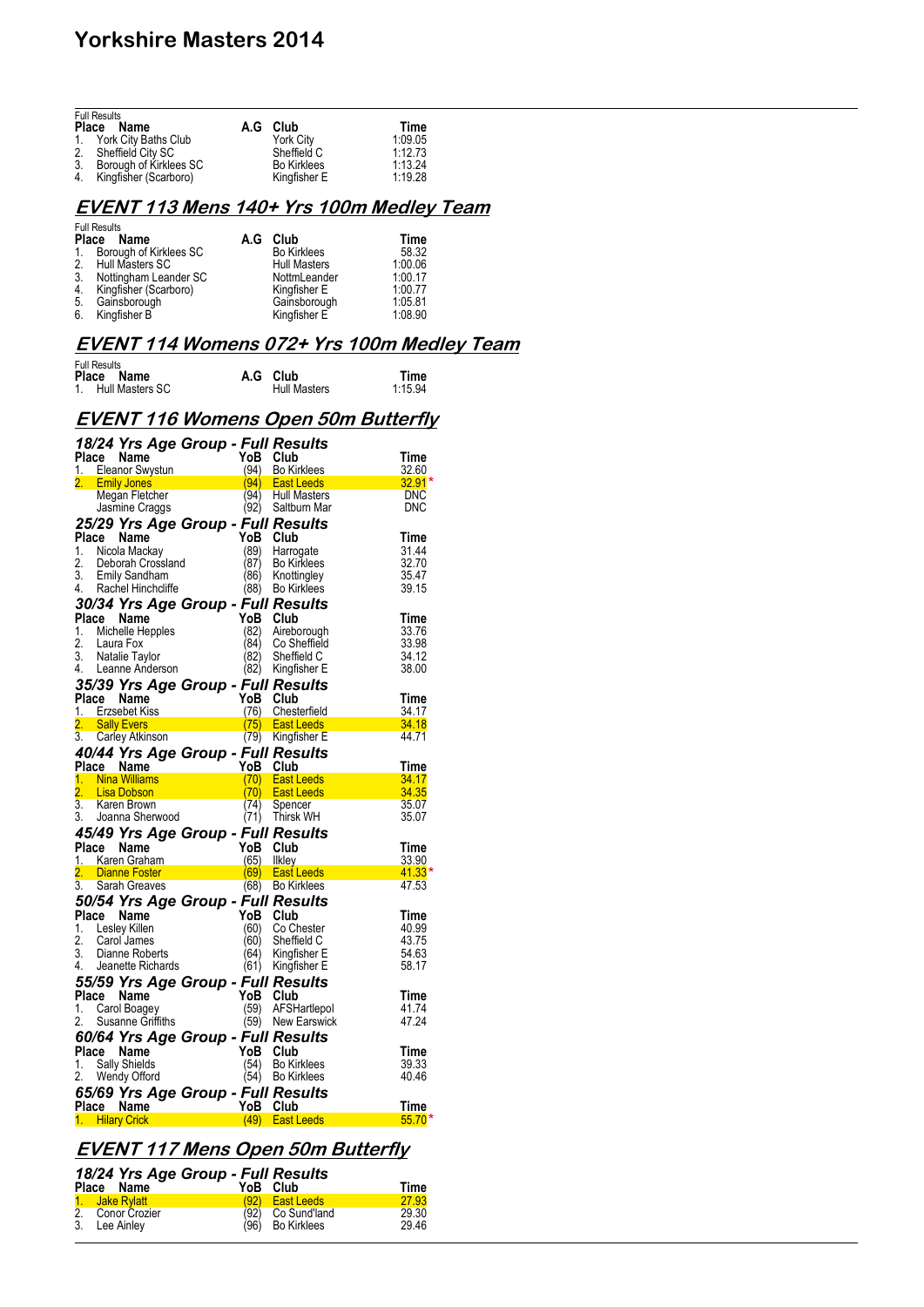|             |       | 4. Liam Thraves                                  | (92)         | Kingfisher E                           | 29.84          |
|-------------|-------|--------------------------------------------------|--------------|----------------------------------------|----------------|
|             |       | 25/29 Yrs Age Group - Full Results               |              |                                        |                |
| Place       |       | Name<br>1. Jason Kan                             | YoB          | Club<br>(86) Bo Kirklees               | Time<br>27.91  |
|             |       | 2. Kevin Schofield                               |              | (88) East Leeds                        | 29.33          |
|             |       | 30/34 Yrs Age Group - Full Results               |              |                                        |                |
| Place       |       | Name                                             | YoB          | Club                                   | Time           |
| 1.<br>2.    |       | James Barwick                                    | (82)<br>(82) | Ilkley                                 | 28.85<br>29.76 |
|             |       | Andrew Duckworth<br>3. Robert Kelly              | (81)         | <b>Brighouse</b><br><b>Bo Kirklees</b> | 30.41          |
|             |       | Mitchell Blakemore                               | (84)         | <b>BelperMarlin</b>                    | <b>DNC</b>     |
|             |       | 35/39 Yrs Age Group - Full Results               |              |                                        |                |
| Place       |       | Name                                             | YoB          | Club                                   | Time           |
| 1.          |       | Jonathan Lucas                                   | (76)         | Kingfisher E                           | 29.65          |
| 2.          |       | John Major<br>3. James Calcutt                   | (79)<br>79)  | <b>Hull Masters</b><br>Co Sheffield    | 30.32<br>33.08 |
|             |       | 4. Christopher Toop                              | (76)         | Co Sund'land                           | 34.19          |
|             |       | <b>Matthew Ward</b>                              | (75)         | Wetherby                               | <b>DNC</b>     |
|             |       | <b>Richard Priestley</b>                         | (75)         | Kingfisher E                           | DQ SA 1L       |
|             |       | 40/44 Yrs Age Group - Full Results               |              |                                        |                |
|             |       | Place Name<br>1. Colin Campbell                  | YoB          | Club                                   | Time<br>32.42  |
| 2.          |       | Steven Empson                                    | (70)<br>(73) | <b>York City</b><br>Rotherham Mo       | 35.78          |
|             |       | 3. Alan Weddell                                  | (72)         | Tynemouth                              | 36.00          |
|             |       | 4. Joseph Gavelle                                | (70)         | Rotherham Mo                           | 37.59          |
|             |       | 45/49 Yrs Age Group - Full Results               |              |                                        |                |
| Place       |       | Name                                             | YoB          | Club                                   | Time           |
| 1.<br>2.    |       | <b>Steven Vickers</b>                            | (67)         | <b>Brighouse</b>                       | 30.52          |
|             |       | <b>Richard Thraves</b><br>3. Iain Marris         | (68)<br>(66) | Scarborough<br>Knottingley             | 32.64<br>33.95 |
|             |       |                                                  | (69)         | NottmLeander                           | 34.36          |
|             |       | 4. Christopher Sheppard<br>5. Andrew Cornforth   | (67)         | Kingfisher E                           | 34.89          |
|             |       | 6. Nicholas Ward-Lowery                          | (66)         | Gainsborough                           | 37.08          |
| 7.          |       | Mark Mayes                                       | (66)         | AFSHartlepol                           | 38.21          |
|             |       | 50/54 Yrs Age Group - Full Results<br>Place Name | YoB          | Club                                   | Time           |
| 1.          |       | Stephen Allen                                    | (60)         | <b>Hull Masters</b>                    | 32.99          |
| 2.          |       | Kevan Brown                                      | (60)         | <b>Bo Kirklees</b>                     | 33.35          |
| 3.          |       | Jari Goddard                                     | (63)         | Gainsborough                           | 35.68          |
| 4.          |       | <b>Chris Weeds</b>                               | (63)         | <b>BelperMarlin</b>                    | 38.53          |
|             |       | 55/59 Yrs Age Group - Full Results               | YoB          | Club                                   | Time           |
| Place<br>1. |       | Name<br>Brian Godfrey                            | (55)         | <b>Bo Kirklees</b>                     | 31.68          |
| 2.          |       | David Bradford                                   | (58)         | Co Sheffield                           | 34.36          |
| 3.          |       | Stephen Sowerby                                  | (55)         | Harrogate                              | 35.37          |
|             |       | <b>Trevor Thewlis</b>                            | (57)         | <b>Bo Kirklees</b>                     | DQ ST          |
|             |       | 60/64 Yrs Age Group - Full Results               |              |                                        |                |
| 1.          |       | Place Name<br>Christopher Brown                  | YoB<br>(53)  | Club<br>Co Bradford                    | Time<br>32.08  |
| 2.          |       | Graham Hodgson                                   | (54)         | <b>Bo Kirklees</b>                     | 35.55          |
|             |       | 65/69 Yrs Age Group - Full Results               |              |                                        |                |
|             |       | Place Name                                       | ۲оВ          | Club                                   | Time           |
| 1.          |       | James Corbett                                    | (49)         | <b>BelperMarlin</b>                    | 36.81          |
| 2.          |       | Duncan Brown                                     | 47)          | <b>York City</b>                       | 37.25          |
|             |       | Graeme Shutt                                     | (49)         | Co Sund'land                           | <b>DNC</b>     |
|             | Place | 70/74 Yrs Age Group - Full Results<br>Name       | YoB          | Club                                   | Time           |
| 1.          |       | Norman Stephenson                                | (44)         | Co Sund'land                           | 43.63          |
|             |       |                                                  |              | 75 Yrs/Over Age Group - Full Results   |                |
| Place       |       | Name                                             | YoB          | Club                                   | Time           |
| 1.          |       | Peter Mulderrig                                  | (39)         | Haslingden                             | 52.20          |

## **EVENT 118 Womens Open 100m Freestyle**

| 18/24 Yrs Age Group - Full Results<br>Place Name         | YoB Club |                     | Time       | 50    |
|----------------------------------------------------------|----------|---------------------|------------|-------|
| Cassandra Walker<br><u>1. </u>                           | (94)     | <b>Bo Kirklees</b>  | 1:04.37    | 31.44 |
|                                                          | (95)     | <b>East Leeds</b>   | 1.05.66    | 32.01 |
| 2. Helen Phillips<br>3. Claudine Wive<br>Claudine Wivell | (94)     | <b>Thirsk WH</b>    | 1:11.86    | 33.79 |
| <b>Bethany Elliott</b>                                   | (94)     | likley              | <b>DNC</b> |       |
| 25/29 Yrs Age Group - Full Results                       |          |                     |            |       |
| Place Name                                               | YoB      | Club                | Time       | 50    |
| 1. Emma Ross                                             | (86)     | <b>East Leeds</b>   | 1:02.40    | 30.21 |
| 2.<br>Nicola Mackay                                      | (89)     | Harrogate           | 1:03.08    | 30.55 |
| 3.<br>Leanne Wilson                                      | (89)     | Co Wakefield        | 1:08.70    | 32.76 |
| 4.<br>Nicola Crow                                        | (86)     | <b>Bo Kirklees</b>  | 1:13.58    | 36.99 |
| Katie Walker-Stabeler                                    |          | <b>Hull Masters</b> | <b>DNC</b> |       |
|                                                          | (89)     |                     |            |       |
| 30/34 Yrs Age Group - Full Results                       |          |                     |            |       |
| Place Name                                               | YoB      | Club                | Time       | 50    |
| Natalie Taylor<br>1.                                     | (82)     | Sheffield C         | 1:08.37    | 33.11 |
| 2.<br>Catherine Green                                    | (80)     | Blyth               | 1:14.03    | 35.99 |
| 3. Vicky Hewick                                          | (80)     | <b>Hull Masters</b> | 1:31.17    | 42.82 |
|                                                          |          |                     |            |       |
| 35/39 Yrs Age Group - Full Results                       |          |                     |            |       |
|                                                          |          |                     |            |       |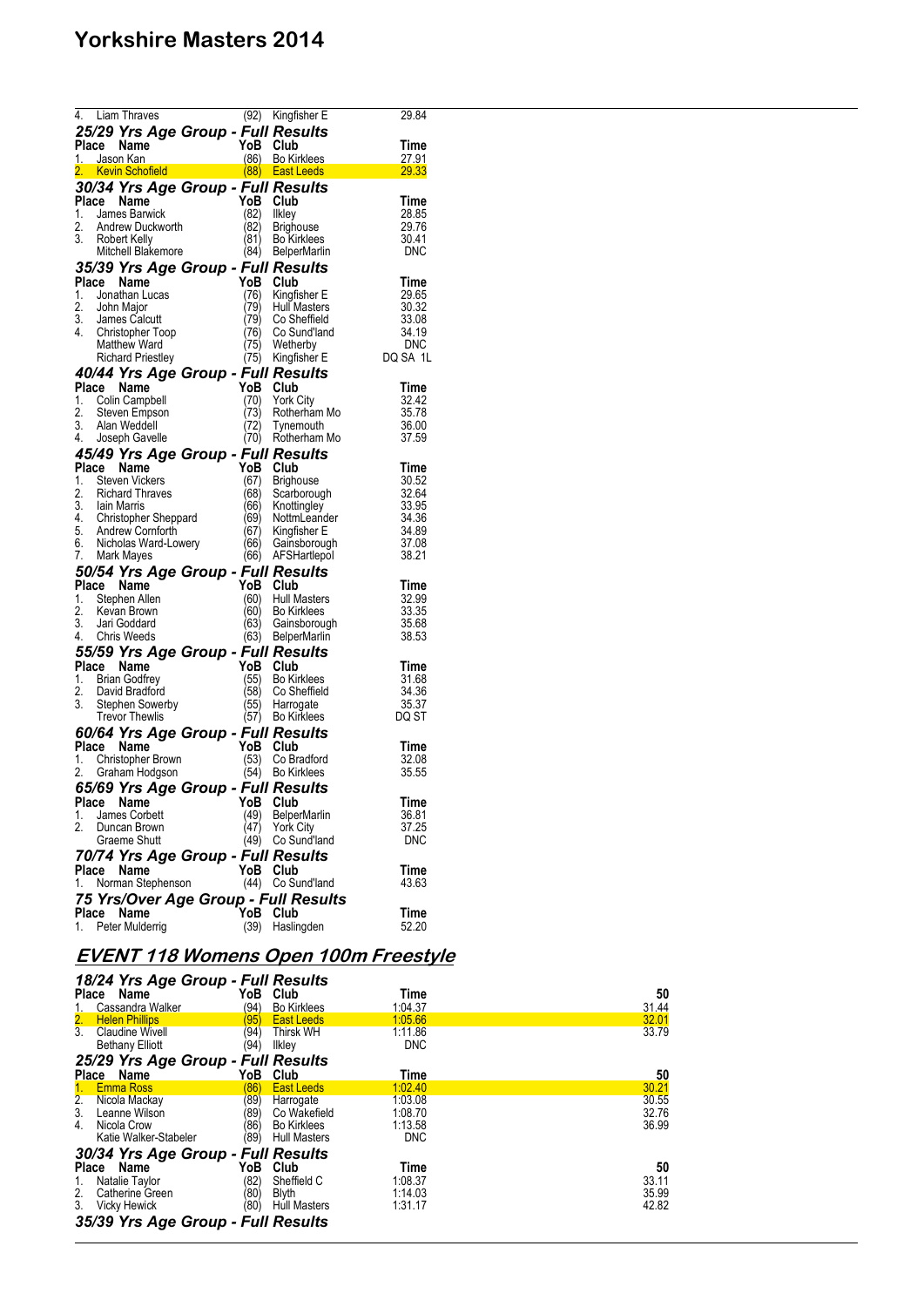| <b>Place</b><br>Name                                   | YoB          | <b>Club</b>                             | Time                  | 50             |
|--------------------------------------------------------|--------------|-----------------------------------------|-----------------------|----------------|
| 1.<br>Emma Wills                                       | (79)         | <b>York City</b>                        | 1:05.04               | 31.80          |
| 2.<br>Karen Watson<br>3.<br>Roberta Grech-Cini         | (79)         | Blyth                                   | 1:13.95<br>1:21.68    | 35.49<br>39.48 |
| 4.<br>Carley Atkinson                                  | (75)<br>(79) | Ilkley<br>Kingfisher E                  | 1:26.80               | 41.18          |
| 5.<br>Elizabeth Devaney                                | (79)         | <b>Hull Masters</b>                     | 1:29.76               | 43.11          |
| 6.<br>Emma Godfrey                                     | (75)         | <b>Bo Kirklees</b>                      | 1:34.63               | 44.58          |
| 40/44 Yrs Age Group - Full Results                     |              |                                         |                       |                |
| Place Name                                             |              | YoB Club                                | Time                  | 50             |
| 1.<br><b>Nina Williams</b>                             | (70)         | <b>East Leeds</b>                       | 1:03.38               | 30.34          |
| $\overline{2}$ .<br><b>Tracy Macinnes</b>              | (74)         | Knottingley                             | 1:08.23               | 32.57          |
| 3.<br>Victoria Wilford                                 | (74)         | <b>Bo Kirklees</b>                      | 1:10.36               | 34.27          |
| 4.<br>Karen Brown<br>5.<br>Cheryl Midgley              | (74)<br>(72) | Spencer<br><b>York City</b>             | 1:11.88<br>1:16.84    | 34.47<br>35.47 |
| 6.<br>Suzanne Patterson                                | (70)         | <b>Bo Kirklees</b>                      | 1:19.28               | 38.88          |
| 7.<br>Sarah Coatsworth                                 | (73)         | <b>Bo Kirklees</b>                      | 1:19.41               | 37.31          |
| 8.<br>Sarah Forsyth                                    | (72)         | Kingfisher E                            | 1:55.87               | 55.57          |
| Susan Harris                                           | (73)         | Ilkley                                  | DQ ST                 |                |
| 45/49 Yrs Age Group - Full Results                     |              |                                         |                       |                |
| Place Name                                             | YoB          | Club                                    | Time                  | 50             |
| 1.<br>Karen Graham                                     | (65)         | Ilkley                                  | 1:05.41               | 31.97          |
| 2.<br>Lynne Dawson                                     | (67)         | Sheffield C                             | <u>1:14.40</u>        | 35.16          |
| 3.<br>Dianne Foster<br>4.<br>Joanne Brook              | (69)<br>(69) | <b>East Leeds</b><br><b>Bo Kirklees</b> | $1.17.47*$<br>1:19.68 | 37.72<br>37.32 |
| 5.<br><b>Wendy Figures</b>                             | (65)         | Rotherham Mo                            | 1:20.36               | 38.55          |
| 6.<br>Jane Sedman                                      | (68)         | Kingfisher E                            | 1:51.73               | 54.97          |
| Tracy Meyerhoff                                        |              | (68) Hull Masters                       | DQ ST                 |                |
| 50/54 Yrs Age Group - Full Results                     |              |                                         |                       |                |
| Place Name                                             |              | YoB Club                                | Time                  | 50             |
| 1.<br>Julie Hoyle                                      | (62)         | <b>East Leeds</b>                       | <u>1:07.11</u>        | 32.16          |
| $\overline{2}$ .<br><b>Frances West</b>                | (61)         | MacclesfldM                             | 1:12.88               | 34.99          |
| 3.<br>Susan Arrowsmith                                 | (62)         | NottmLeander                            | 1:14.63               | 35.88          |
| 4.<br>Carolyn Irvine<br>5.<br>Lynda Pollard            | (63)<br>(62) | <b>Bo Kirklees</b><br>Ilkley            | 1:15.75<br>1:23.98    | 36.36<br>40.06 |
| 6.<br>Dianne Roberts                                   | (64)         | Kingfisher E                            | 1:38.38               | 44.52          |
| 7.<br>Jeanette Richards                                | (61)         | Kingfisher E                            | 1:48.06               | 50.81          |
| Kath Minghella                                         | (64)         | Kingfisher E                            | <b>DNF</b>            |                |
| 55/59 Yrs Age Group - Full Results                     |              |                                         |                       |                |
| Place Name                                             | YoB          | Club                                    | Time                  | 50             |
| 1.<br>Carol Boagey                                     | (59)         | AFSHartlepol                            | 1:19.56               | 38.78          |
| 2.<br>Susanne Griffiths                                |              | (59) New Earswick                       | 1:35.00               | 43.71          |
| 60/64 Yrs Age Group - Full Results                     |              |                                         |                       |                |
| Place Name                                             | YoB          | Club                                    | Time                  | 50             |
| Sally Shields<br>1.                                    | (54)         | <b>Bo Kirklees</b>                      | 1:17.88               | 36.45          |
| 2.<br>Diana Kaye                                       | (53)         | <b>Bo Kirklees</b>                      | 1:32.63               | 43.78          |
| 3.<br>Susan Cummings                                   | (51)         | <b>Bicester</b>                         | 1:33.85<br>1:35.80    | 45.13          |
| 4.<br><b>Anne Russell</b><br>5.<br><b>Gail Daffern</b> | (51)<br>(50) | <b>Bicester</b><br><b>East Leeds</b>    | 1:44.12               | 46.64<br>48.92 |
| 6.<br>Janice Appleton                                  |              | (53) Bicester                           | 1:57.05               | 57.17          |
| 65/69 Yrs Age Group - Full Results                     |              |                                         |                       |                |
| Place Name                                             | YoB          | Club                                    | Time                  | 50             |
| Rachel Barton                                          | (48)         | Trafford Met                            | <b>DNC</b>            |                |
| 70/74 Yrs Age Group - Full Results                     |              |                                         |                       |                |
| Place Name                                             |              | YoB Club                                | Time                  | 50             |
| 1. Barbara Legg                                        |              | (43) Bicester                           | 1:47.27               | 49.39          |
|                                                        |              |                                         |                       |                |
| <u>EVENT 119 Mens Open 100m Freestyle</u>              |              |                                         |                       |                |
|                                                        |              |                                         |                       |                |
| 18/24 Yrs Age Group - Full Results                     |              |                                         |                       |                |
| Place Name                                             |              | YoB Club                                | Time                  | 50             |
| 1.<br>Anthony Prouse                                   | (94)         | Saltburn Mar                            | 56.67                 | 26.91          |
| 2.<br>Thomas Nelson<br>3. Liam Thraves                 | (91)<br>(92) | Rotherham Mo                            | 57.00<br>58.95        | 27.10<br>28.31 |
| 4.<br>David Phillips                                   | (91)         | Kingfisher E<br><b>Bo Kirklees</b>      | 59.73                 | 28.91          |
| 25/29 Yrs Age Group - Full Results                     |              |                                         |                       |                |
| Place Name                                             | YoB          | Club                                    | Time                  | 50             |
| 1.<br>Benjamin Johnson                                 | (87)         | <b>Bo Kirklees</b>                      | 56.61                 | 26.75          |
| 2.<br>Chris Holmes                                     | (89)         | <b>York City</b>                        | 58.83                 | 27.90          |
| <u>3.</u><br>lan Hansford                              | (87)         | Gainsborough                            | 1:07.74               | 33.10          |
| 4.<br><b>Steven Mitchell</b>                           | (88)         | <b>East Leeds</b>                       | 1:16.52               | 36.20          |
| Eric Knights                                           |              | (85) Hull Masters                       | <b>DNC</b>            |                |
| 30/34 Yrs Age Group - Full Results                     |              |                                         |                       |                |
| Place Name                                             |              | YoB Club                                | Time                  | 50             |
| 1.<br>Alex Thurston                                    | (81)         | NottmLeander                            | 55.33                 | 26.50          |
| 2.<br>Haseley Gordon                                   | (81)         | NottmLeander                            | 57.82                 | 27.56          |
| 3.<br>Paul Emmins                                      | (84)         | NottmLeander                            | 59.27                 | 28.39          |
| 4.<br>Scott Watson<br>5.<br>Robert Kelly               | (80)<br>(81) | Ilkley<br><b>Bo Kirklees</b>            | 59.54<br>1:00.31      | 28.24<br>29.10 |
| 6.<br>Gregan Clarkson                                  |              | (82) Hull Masters                       | 1:02.74               | 29.83          |
| 35/39 Yrs Age Group - Full Results                     |              |                                         |                       |                |
| Place Name                                             | YoB          | Club                                    | Time                  | 50             |
| 1.<br><b>Ben Harkin</b>                                | (78)         | Chesterfield                            | 55.15                 | 26.25          |
| 2.<br>John Major                                       |              | <b>Hull Masters</b>                     | 58.66                 | 27.47          |
|                                                        | (79)         |                                         |                       |                |
| 3.<br><b>Stewart Worthy</b><br>4.                      | (78)<br>(75) | <b>Bo Kirklees</b><br>Saltburn Mar      | 1:00.42<br>1:03.77    | 29.39<br>30.73 |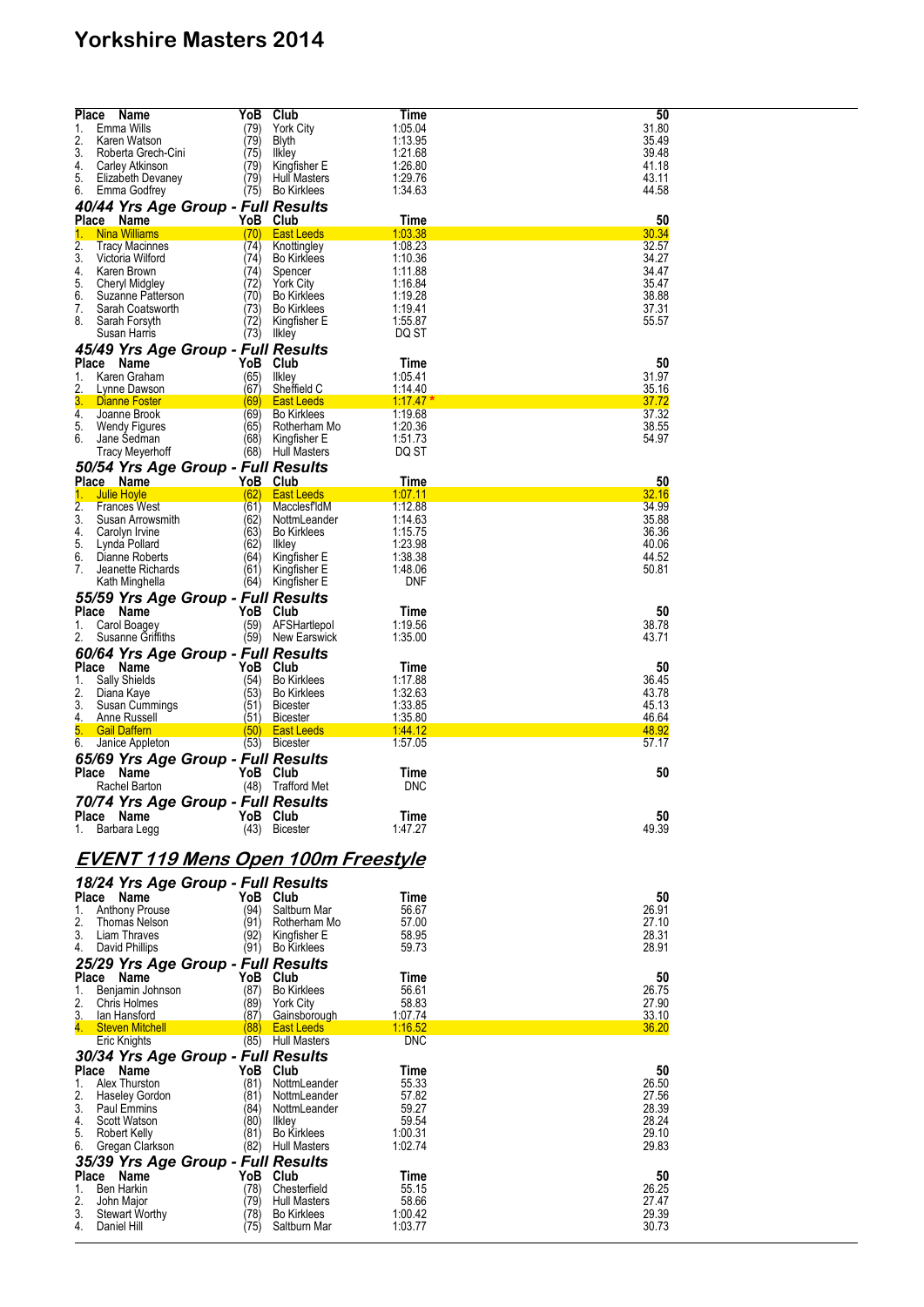| $\overline{5}$<br>6.<br>7.<br>8.                      | Martin Temple<br>Christopher Toop<br><b>Richard Priestley</b><br><b>Matt Blakely</b><br>Neil Shutt                                                                                                                                                              | (77)<br>(76)<br>(75)<br>(79)<br>(76)                                                | <b>Bo Kirklees</b><br>Co Sund'land<br>Kingfisher E<br><b>Blyth</b><br>Co Sund'land                                                                                            | 1:04.69<br>1:08.73<br>1:09.44<br>1:09.67<br><b>DNC</b>                                                              | 31.19<br>33.81<br>33.53<br>33.57                                           |
|-------------------------------------------------------|-----------------------------------------------------------------------------------------------------------------------------------------------------------------------------------------------------------------------------------------------------------------|-------------------------------------------------------------------------------------|-------------------------------------------------------------------------------------------------------------------------------------------------------------------------------|---------------------------------------------------------------------------------------------------------------------|----------------------------------------------------------------------------|
| Place<br>1.<br>2.<br>3.<br>4.<br>5.<br>6.<br>7.<br>8. | 40/44 Yrs Age Group - Full Results<br>Name<br><b>Wayne Stott</b><br>Robert Rantzen<br><b>Robert Barlow</b><br>Colin Campbell<br>Steven Empson<br>Joseph Gavelle<br><b>Richard Brown</b><br>Steven Douglass<br><b>Christopher Duck</b><br><b>Neil Richardson</b> | YoB<br>(71)<br>(70)<br>(73)<br>(70)<br>(73)<br>(70)<br>(74)<br>(73)<br>(73)<br>(72) | Club<br>NottmLeander<br><b>BelperMarlin</b><br>Knottingley<br><b>York City</b><br>Rotherham Mo<br>Rotherham Mo<br>likley<br>Kingfisher E<br>Kingfisher E<br><b>East Leeds</b> | Time<br>1:02.25<br>1:04.53<br>1:07.24<br>1:07.41<br>1:08.85<br>1:09.94<br>1:14.46<br>1:22.70<br><b>DNC</b><br>DQ ST | 50<br>29.77<br>30.55<br>33.31<br>32.18<br>33.32<br>33.84<br>35.49<br>38.39 |
|                                                       | 45/49 Yrs Age Group - Full Results                                                                                                                                                                                                                              |                                                                                     |                                                                                                                                                                               |                                                                                                                     |                                                                            |
|                                                       | Place Name                                                                                                                                                                                                                                                      | YoB Club                                                                            |                                                                                                                                                                               | Time                                                                                                                | 50<br>29.86                                                                |
| 1.<br>2.<br>3.<br>4.<br>5.<br>6.<br>7.<br>8.          | <b>Stuart Hovle</b><br><b>Christopher Sheppard</b><br>lain Marris<br>Tom Shepherd<br>Nicholas Ward-Lowery<br><b>Richard Witty</b><br>Kevin Moment<br>Mark Mayes<br><b>Richard Thraves</b>                                                                       | (66)<br>(69)<br>(66)<br>(66)<br>(66)<br>(69)<br>(69)<br>(66)<br>(68)                | <b>East Leeds</b><br>NottmLeander<br>Knottingley<br>York Tri<br>Gainsborough<br>Kingfisher E<br>Kingfisher E<br>AFSHartlepol<br>Scarborough                                   | 1:02.48<br>1:05.61<br>1:08.53<br>1:10.41<br>1:10.47<br>1:12.56<br>1:13.90<br>1:18.39<br>DQ ST                       | 31.05<br>33.44<br>33.86<br>33.99<br>35.95<br>35.41<br>38.63                |
|                                                       | 50/54 Yrs Age Group - Full Results                                                                                                                                                                                                                              |                                                                                     |                                                                                                                                                                               |                                                                                                                     |                                                                            |
| Place<br>1.<br>2.<br>3.<br>4.                         | Name<br>David Hogg<br>Anthony Fawthrop<br>Mark Jones<br><b>Stewart Rowe</b>                                                                                                                                                                                     | YoB<br>(64)<br>(62)<br>(60)<br>(62)                                                 | Club<br>Glasgow Nmds<br><b>Bo Kirklees</b><br>Everton<br>Kingfisher E                                                                                                         | Time<br>1:03.05<br>1:05.04<br>1:05.86<br>1:06.32                                                                    | 50<br>30.05<br>31.64<br>32.05<br>32.05                                     |
| 5.                                                    | <b>Christopher Spooner</b>                                                                                                                                                                                                                                      | (64)                                                                                | Wetherby                                                                                                                                                                      | 1:07.48                                                                                                             | <b>32.04</b>                                                               |
| 6.<br>7.                                              | Paul Anjos<br><b>Brenton Mayman</b><br>Glenn Proffitt                                                                                                                                                                                                           | (61)<br>(60)<br>(63)                                                                | <b>Bo Kirklees</b><br>Pocklington<br>Saltburn Mar                                                                                                                             | 1:08.26<br>1:09.28<br><b>DNC</b>                                                                                    | 32.10<br>32.21                                                             |
| Place                                                 | 55/59 Yrs Age Group - Full Results                                                                                                                                                                                                                              | YoB                                                                                 | Club                                                                                                                                                                          | Time                                                                                                                | 50                                                                         |
| $\mathbf{1}$ .<br>2.<br>3.<br>4.                      | Name<br><b>Brian Godfrev</b><br>David Bradford<br><b>Trevor Thewlis</b><br>Cleveland Meyerhoff                                                                                                                                                                  | (55)<br>(58)<br>(57)<br>(57)                                                        | <b>Bo Kirklees</b><br>Co Sheffield<br><b>Bo Kirklees</b><br><b>Hull Masters</b>                                                                                               | 1:06.07<br>1:07.49<br>1:09.99<br>1:16.52                                                                            | 32.27<br>32.34<br>33.16<br>36.15                                           |
|                                                       | 60/64 Yrs Age Group - Full Results                                                                                                                                                                                                                              |                                                                                     |                                                                                                                                                                               |                                                                                                                     |                                                                            |
| 1.                                                    | Place Name<br><b>Brian Taylor</b><br>Neville Barton                                                                                                                                                                                                             | YoB<br>(50)<br>(54)                                                                 | Club<br>Adwick<br><b>Trafford Met</b>                                                                                                                                         | Time<br>1:13.98<br><b>DNC</b>                                                                                       | 50<br>36.22                                                                |
|                                                       | 65/69 Yrs Age Group - Full Results                                                                                                                                                                                                                              |                                                                                     |                                                                                                                                                                               |                                                                                                                     |                                                                            |
| Place<br>1.<br>2.<br>3.<br>4.                         | Name<br>James Corbett<br>David Norville<br>Godfrey Green<br>Steven Eddison                                                                                                                                                                                      | YoB<br>(49)<br>(47)<br>(49)<br>(49)                                                 | Club<br><b>BelperMarlin</b><br>New Earswick<br>Co Lincoln P<br>Co Bradford                                                                                                    | Time<br>1:14.49<br>1:24.16<br>1:25.63<br>1:38.90                                                                    | 50<br>35.70<br>40.52<br>40.11<br>45.81                                     |
|                                                       | 75 Yrs/Over Age Group - Full Results                                                                                                                                                                                                                            |                                                                                     |                                                                                                                                                                               |                                                                                                                     |                                                                            |
| <b>Place</b><br>1.<br>2.                              | Name<br>Colin Sage<br>Keith Godbehere<br>Peter Mulderrig                                                                                                                                                                                                        | YoB<br>(36)<br>(34)<br>(39)                                                         | Club<br><b>Hull Masters</b><br>Rotherham Mo<br>Haslingden                                                                                                                     | Time<br>1:34.05<br>1:36.74<br><b>DNC</b>                                                                            | 50<br>44.45<br>47.35                                                       |

### **EVENT 120 Mens/Womens 220+ Yrs 100m Free.Team**

| <b>Full Results</b>       |                    |         |
|---------------------------|--------------------|---------|
| Place Name                | A.G Club           | Time    |
| 1. Borough of Kirklees SC | <b>Bo Kirklees</b> | 1:05.72 |

### **EVENT 121 Mens/Womens 100+ Yrs 100m Medley Te**

| <b>Full Results</b>       |                    |         |
|---------------------------|--------------------|---------|
| Place Name                | A.G Club           | Time    |
| 1. Borough of Kirklees SC | <b>Bo Kirklees</b> | 1:04.70 |
| 2. Kingfishers            | Kingfisher E       | 1:13.84 |

## **EVENT 122 Mens/Womens 180+ Yrs 100m Free.Team**

| <b>Full Results</b><br>Place Name | A.G Club            | Time    |
|-----------------------------------|---------------------|---------|
| 1. Borough of Kirklees SC         | <b>Bo Kirklees</b>  | 57 18   |
| 2. Hull Masters SC                | <b>Hull Masters</b> | 1:08.66 |
| 3. Kingfishers                    | Kingfisher E        | 1:08.75 |

## **EVENT 123 Mens/Womens 140+ Yrs 100m Medley Te**

| <b>Full Results</b>       |                    |         |
|---------------------------|--------------------|---------|
| Place Name                | A.G Club           | Time    |
| 1. Borough of Kirklees SC | <b>Bo Kirklees</b> | 1:02.97 |
| 2. Knottingley ASC        | Knottingley        | 1:05.81 |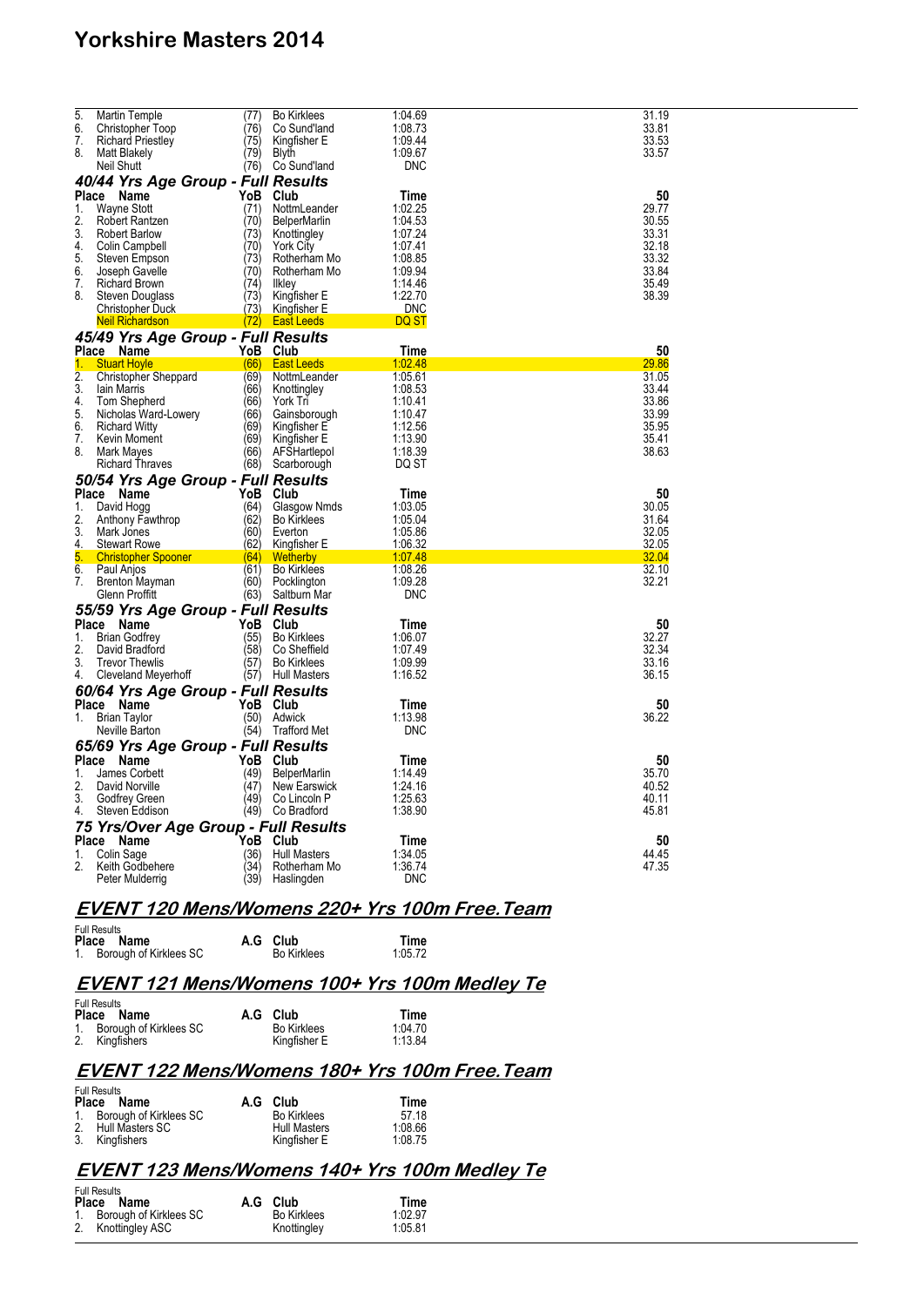| 3. | Ilkley SC B              | Ilklev       | 1:06.72 |
|----|--------------------------|--------------|---------|
| 4. | Ilkley SC A              | Ilklev       | 1:08.29 |
|    | 5. Kingfisher (Scarboro) | Kingfisher E | 1:17.04 |

## **EVENT 124 Mens/Womens 072+ Yrs 100m Medley Te**

| <b>Full Results</b><br>Place Name | A.G Club           | Time  |
|-----------------------------------|--------------------|-------|
| 1. Borough of Kirklees SC         | <b>Bo Kirklees</b> | 58.19 |
| 2. East Leeds                     | 072+ East Leeds    | 59.03 |
| 3. Ilkley SC A                    | Ilkley             | 59.99 |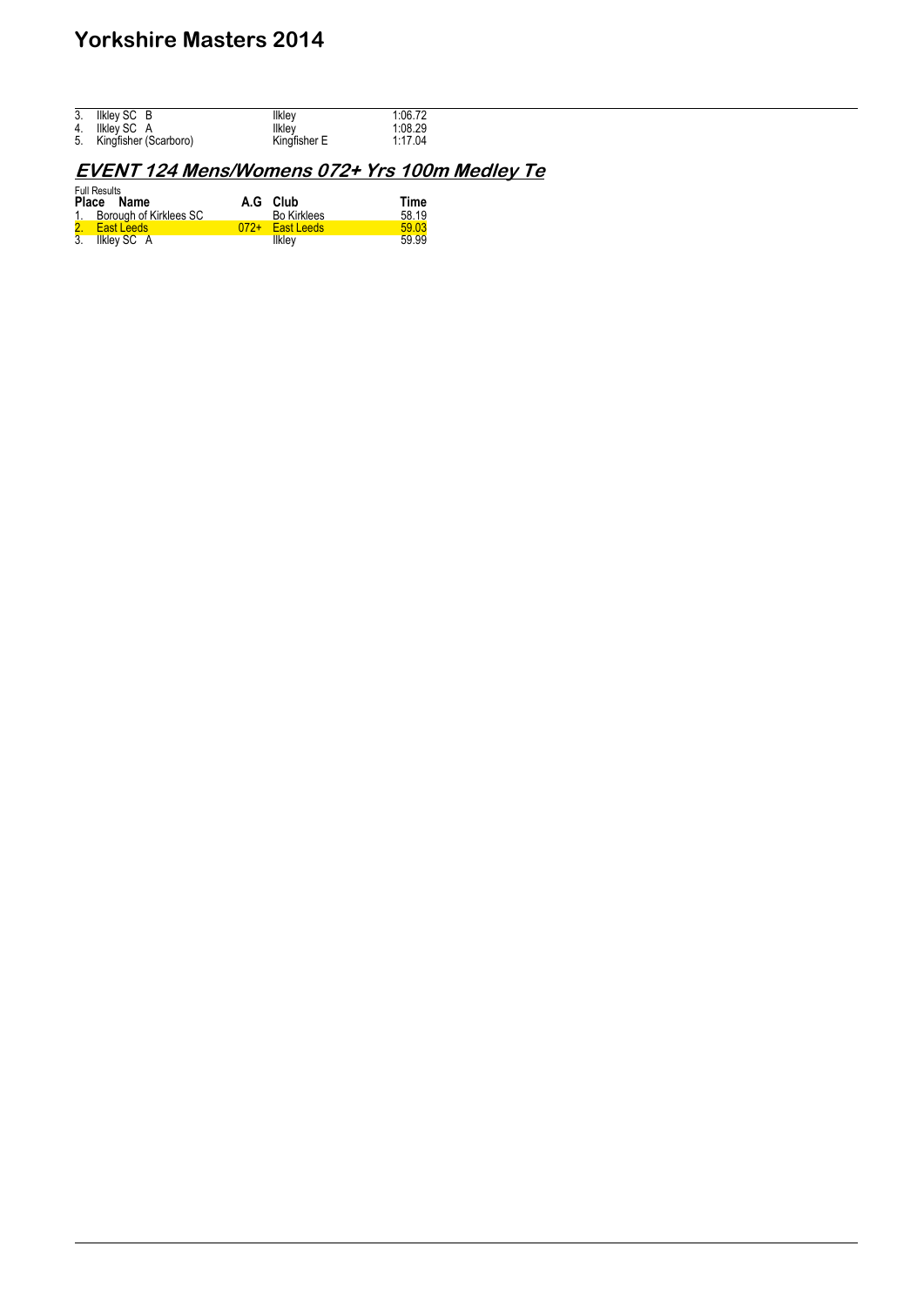| <b>EVENT 201 Mens/Womens Open 200m Freestyle</b> |  |
|--------------------------------------------------|--|
|                                                  |  |

| <b>MENS 18/24 Yrs Age Group - Full Results</b>                       |               |                                                    |                                  |                                |                               |                               |
|----------------------------------------------------------------------|---------------|----------------------------------------------------|----------------------------------|--------------------------------|-------------------------------|-------------------------------|
| Place Name<br>1. David Phillips                                      | YoB Club      | (91) Bo Kirklees                                   | Time<br>2:05.67                  | 50<br>29.24                    | 100<br>1:00.97                | 150<br>1:33.58                |
| <b>MENS 30/34 Yrs Age Group - Full Results</b>                       |               |                                                    |                                  |                                |                               |                               |
| Place Name                                                           | YoB Club      |                                                    | Time                             | 50                             | 100                           | 150                           |
| 1. Gregan Clarkson<br><b>MENS 35/39 Yrs Age Group - Full Results</b> |               | (82) Hull Masters                                  | 2:26.89                          | 32.38                          | 1:10.08                       | 1:48.65                       |
| Place Name                                                           | YoB Club      |                                                    | Time                             | 50                             | 100                           | 150                           |
| 1.<br>Daniel Hill                                                    | (75)          | Saltburn Mar                                       | 2:20.65                          | 33.13                          | 1:08.48                       | 1:45.23                       |
| 2.<br>Christopher Toop<br>3. Richard Priestley                       |               | (76) Co Sund'land<br>(75) Kingfisher E             | 2:31.47<br>2:35.59               | 35.66<br>35.72                 | 1:14.06<br>1:15.27            | 1:53.39<br>1:56.93            |
| <b>MENS 40/44 Yrs Age Group - Full Results</b>                       |               |                                                    |                                  |                                |                               |                               |
| Place Name                                                           |               | YoB Club                                           | Time                             | 50                             | 100                           | 150                           |
| 1.<br><b>Richard Symons</b><br>2.<br>Joseph Gavelle                  | (74)          | Trafford Met<br>(70) Rotherham Mo                  | 2:10.31<br>2:31.54               | 30.44<br>34.70                 | 1:03.68<br>1:12.95            | 1:36.95<br>1:52.58            |
| 3.<br>Steven Empson                                                  |               | $(73)$ Rotherham Mo                                | 2:35.39                          | 34.86                          | 1:13.85                       | 1:54.62                       |
| 4.<br>Christopher Duck<br>Richard Brown                              |               | (73) Kingfisher E<br>(74) Ilkley                   | 3:02.71<br><b>DNC</b>            | 38.22                          | 1:23.13                       | 2:12.43                       |
| Wayne Stott                                                          |               | (71) NottmLeander                                  | <b>DNC</b>                       |                                |                               |                               |
| <b>MENS 45/49 Yrs Age Group - Full Results</b>                       |               |                                                    |                                  |                                |                               |                               |
| Place Name<br>Scott Brown<br>1.                                      | YoB Club      | (69) York City                                     | Time<br>2:14.81                  | 50<br>29.61                    | 100<br>1:02.24                | 150<br>1:37.39                |
| 2.<br>Christopher Sheppard                                           |               | (69) NottmLeander                                  | 2:26.75                          | 32.29                          | 1:09.15                       | 1:48.57                       |
| 3.<br>lain Marris<br>4.<br>Kevin Moment                              |               | (66) Knottingley<br>(69) Kingfisher E              | 2:37.01<br>2:39.31               | 36.55<br>35.93                 | 1:16.48<br>1:14.72            | 1:57.68<br>1:56.74            |
| 5.<br>Tom Shepherd                                                   |               | (66) York Tri                                      | 2:41.67                          | 37.85                          | 1:19.15                       | 2:01.55                       |
| 6. Mark Mayes                                                        |               | (66) AFSHartlepol                                  | 2:53.20                          | 41.37                          | 1:25.14                       | 2:11.02                       |
| <b>MENS 50/54 Yrs Age Group - Full Results</b><br>Place Name         | YoB Club      |                                                    | Time                             | 50                             | 100                           | 150                           |
| 1.<br>Mark Jones                                                     |               | (60) Everton                                       | 2:21.07                          | 33.55                          | 1:09.55                       | 1:45.68                       |
| 2.<br>Stephen Bottomley<br>3.                                        |               | (63) Bo Kirklees<br>$(62)$ Kingfisher E            | 2:24.20<br>2:27.70               | 33.95<br>34.03                 | 1:10.30<br>1:11.31            | 1:47.50<br>1:49.69            |
| <b>Stewart Rowe</b><br>4.<br>Brenton Mayman                          |               | (60) Pocklington                                   | 2:36.95                          | 36.06                          | 1:16.14                       | 1:57.96                       |
| 5. Paul Anjos                                                        |               | (61) Bo Kirklees                                   | 2:38.63                          | 34.98                          | 1:14.99                       | 1:57.74                       |
| Glenn Proffitt                                                       |               | (63) Saltburn Mar                                  | <b>DNC</b>                       |                                |                               |                               |
| <b>MENS 55/59 Yrs Age Group - Full Results</b><br>Place Name         | YoB Club      |                                                    | Time                             | 50                             | 100                           | 150                           |
| 1.<br>Stephen Sowerby                                                |               | (55) Harrogate                                     | 2:35.94                          | 35.08                          | 1:14.45                       | 1:55.32                       |
| 2.<br>Martyn Binns                                                   |               | (58) Bo Kirklees                                   | 2:37.99                          | 36.76                          | 1:16.65                       | 1:57.88                       |
| <b>MENS 65/69 Yrs Age Group - Full Results</b>                       |               |                                                    |                                  |                                |                               |                               |
|                                                                      |               |                                                    |                                  |                                |                               |                               |
| Place Name<br>1. David Norville                                      |               | YoB Club<br>(47) New Earswick                      | Time<br>3:09.58                  | 50<br>42.62                    | 100<br>1:30.32                | 150<br>2:20.51                |
| MENS 75 Yrs/Over Age Group - Full Results                            |               |                                                    |                                  |                                |                               |                               |
| Place Name                                                           |               | YoB Club                                           | Time                             | 50                             | 100                           | 150                           |
| <b>Bill Moore</b><br>$1 -$<br>2.<br>Keith Godbehere                  |               | (37) East Leeds<br>(34) Rotherham Mo               | 3:25.16<br>3:29.47               | 46.41<br>49.43                 | 1:38.18<br>1:43.26            | 2:31.90<br>2:38.03            |
| 3. Peter Mulderrig                                                   |               | (39) Haslingden                                    | 3:33.18                          | 46.54                          | 1:39.79                       | 2:38.25                       |
| <b>WOMENS 18/24 Yrs Age Group - Full Results</b>                     |               |                                                    |                                  |                                |                               |                               |
| Place Name<br>Cassandra Walker                                       | `YoB Club     | (94) Bo Kirklees                                   | Time<br>2:14.99                  | 50<br>31.94                    | 100<br>1:06.77                | 150<br><u>141.44</u>          |
| 2. Helen Phillips                                                    |               | (95) East Leeds                                    | $2:17.28*$                       | 31.78                          | <u>1:06.91</u>                | 1:42.60                       |
| 3. Bethany ELLIOTT<br>4. Helen Miller                                | $(94)$ Ilkley | (90) York Tri                                      | 2:33.66<br>2:52.36               | 35.01<br>39.69                 | 1:13.67<br>1:23.76            | 1:53.85<br>2:09.40            |
| <b>WOMENS 25/29 Yrs Age Group - Full Results</b>                     |               |                                                    |                                  |                                |                               |                               |
| Place Name                                                           |               | YoB Club                                           | Time                             | 50                             | 100                           | <u>150</u>                    |
| <b>Emma Ross</b><br>1.<br>2. Nicola Crow                             | (86)          | (86) East Leeds<br><b>Bo Kirklees</b>              | $2:14.80*$<br>2:39.22            | 31.88<br>37.55                 | 1:06.36<br>1:17.64            | 1:41.07<br>1:59.06            |
| Katie Walker-Stabeler                                                |               | (89) Hull Masters                                  | <b>DNC</b>                       |                                |                               |                               |
| <b>WOMENS 30/34 Yrs Age Group - Full Results</b>                     |               |                                                    |                                  |                                |                               |                               |
| Place Name<br>1.<br>Laura Fox                                        | (84)          | YoB Club<br>Co Sheffield                           | Time<br>2:24.88                  | 50<br>33.66                    | 100<br>1:10.15                | 150<br>1:48.13                |
| 2.<br>Natalie Taylor                                                 | (82)          | Sheffield C                                        | 2:28.70                          | 34.94                          | 1:13.25                       | 1:51.66                       |
| 3.<br>Catherine Green<br>4.<br>Nina Wort                             | $(80)$ Blyth  | (81) Hull Masters                                  | 2:38.40<br>2:41.92               | 36.74<br>36.87                 | 1:16.69<br>1:17.28            | 1:57.86<br>2:00.15            |
| <b>WOMENS 35/39 Yrs Age Group - Full Results</b>                     |               |                                                    |                                  |                                |                               |                               |
| Place Name                                                           |               | YoB Club                                           | Time                             | 50                             | 100                           | 150                           |
| Emma Wills<br>1.<br>2.<br>Mandy Aitken                               | (75)          | (79) York City<br><b>York City</b>                 | 2:19.25<br>2:32.22               | 32.36<br>35.41                 | 1:07.46<br>1:13.55            | 1:43.62<br>1:52.46            |
| Sarah Kinsey                                                         | (79)          | Co Wakefield                                       | <b>DNC</b>                       |                                |                               |                               |
| <b>WOMENS 40/44 Yrs Age Group - Full Results</b>                     |               |                                                    |                                  |                                |                               |                               |
| Place Name<br><b>Kirsten Cameron</b><br>1.                           | (73)          | YoB Club<br><b>East Leeds</b>                      | Time<br>$2.08.14*$               | 50<br>30.75                    | 100<br>1:03.03                | <u>150</u><br>1:35.93         |
| 2.<br>Victoria Wilford                                               | (74)          | <b>Bo Kirklees</b>                                 | 2:32.38                          | 35.12                          | 1:13.43                       | 1:53.01                       |
| 3.<br><b>Tracy Macinnes</b>                                          |               | (74) Knottingley                                   | 2:34.01                          | 35.11                          | 1:14.44                       | 1:55.17                       |
| 4.<br>Suzanne Patterson                                              |               | (70) Bo Kirklees                                   | 2:53.75                          | 40.89                          | 1:25.57                       | 2:10.64                       |
| <b>WOMENS 45/49 Yrs Age Group - Full Results</b><br>Place Name       |               | YoB Club                                           | Time                             | 50                             | 100                           | 150                           |
| Karen Graham<br>1.                                                   | (65)          | llkley                                             | 2:19.45                          | 33.21                          | 1:08.13                       | 1:44.03                       |
| 2.<br>Pauline Foot<br>3.<br><b>Dianne Foster</b><br>4. Wendy Figures | (65)<br>(69)  | York Tri<br><b>East Leeds</b><br>(65) Rotherham Mo | 2:47.27<br>$2.49.24*$<br>2:53.40 | 39.34<br><u>40.51</u><br>39.91 | 1:21.80<br>1:23.94<br>1:24.15 | 2:04.83<br>2:07.49<br>2:09.51 |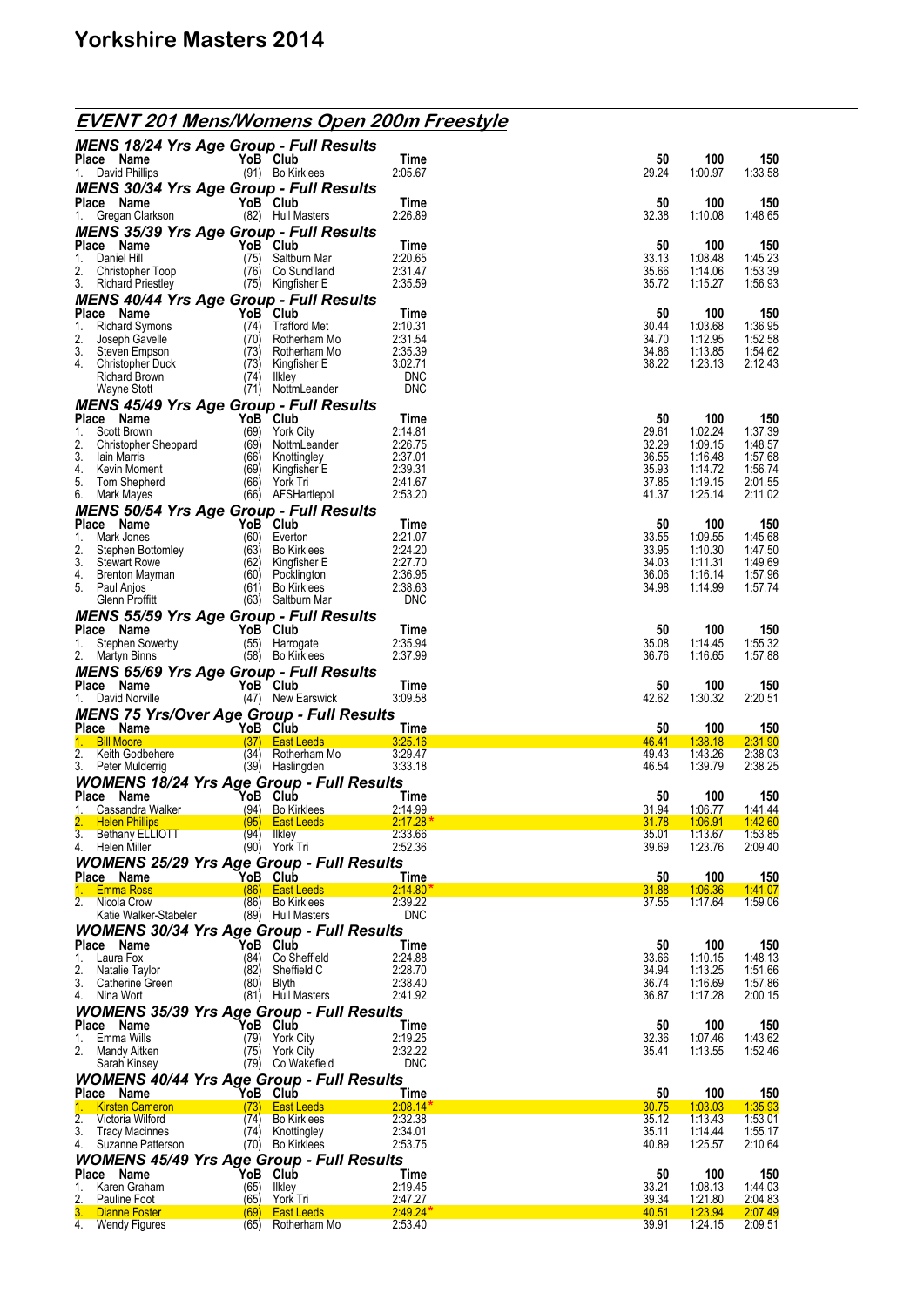| <b>WOMENS 50/54 Yrs Age Group - Full Results</b> |                             |            |       |         |         |  |  |
|--------------------------------------------------|-----------------------------|------------|-------|---------|---------|--|--|
| Place Name                                       | YoB<br>Club                 | Time       | 50    | 100     | 150     |  |  |
| Julie Hoyle<br>1.                                | (62)<br><b>East Leeds</b>   | $2:23.76*$ | 33.76 | 1:11.21 | 1.48.40 |  |  |
| $\frac{2}{3}$<br>Kath Minghella                  | (64)<br>Kingfisher E        | 3:05.20    | 42.83 | 1:30.02 | 2:19.12 |  |  |
| Lynda Pollard                                    | (62<br>llkley               | 3:06.03    | 41.45 | 1:28.33 | 2:17.38 |  |  |
| Dianne Roberts<br>4.                             | (64)<br>Kingfisher E        | 3:34.00    | 46.37 | 1:41.71 | 2:37.79 |  |  |
| Jeanette Richards                                | Kingfisher E<br>(61`        | <b>DNC</b> |       |         |         |  |  |
| <b>WOMENS 55/59 Yrs Age Group - Full Results</b> |                             |            |       |         |         |  |  |
| Place<br>Name                                    | YoB<br>Club                 | Time       | 50    | 100     | 150     |  |  |
| Carol Boagey<br>1.                               | AFSHartlepol<br>(59)        | 2:52.81    | 39.88 | 1:23.58 | 2:09.14 |  |  |
| 2.<br>Suzanne Clarkson                           | (55)<br><b>Hull Masters</b> | 4:11.65    | 54.88 | 1:59.06 |         |  |  |
| Elizabeth Walker                                 | (58)<br><b>Hull Masters</b> | <b>DNC</b> |       |         |         |  |  |
| <b>WOMENS 60/64 Yrs Age Group - Full Results</b> |                             |            |       |         |         |  |  |
| Place Name                                       | YoB<br>Club                 | Time       | 50    | 100     | 150     |  |  |
| <b>Gail Daffern</b><br>$1 -$                     | (50)<br><b>East Leeds</b>   | $3:53.32*$ | 51.82 | 1:51.45 | 2:53.87 |  |  |
| 2.<br>Janice Appleton                            | (53)<br><b>Bicester</b>     | 4:06.48    | 57.82 | 2:01.97 | 3:07.20 |  |  |
| <b>WOMENS 65/69 Yrs Age Group - Full Results</b> |                             |            |       |         |         |  |  |
| Place Name                                       | YoB<br>Club                 | Time       | 50    | 100     | 150     |  |  |
| Rachel Barton                                    | (48)<br>Trafford Met        | <b>DNC</b> |       |         |         |  |  |
| <b>WOMENS 70/74 Yrs Age Group - Full Results</b> |                             |            |       |         |         |  |  |
| Name<br>Place                                    | YoB<br>Club                 | Time       | 50    | 100     | 150     |  |  |
| 1. Barbara Legg                                  | (43)<br><b>Bicester</b>     | 3:49.55    | 49.36 | 1:47.16 | 2:49.51 |  |  |

### **EVENT 202 Womens 180+ Yrs 100m Medley Team**

|    | <b>FUII RESUILS</b><br>Place Name | A.G Club         | Time    |
|----|-----------------------------------|------------------|---------|
|    | 1. York City Baths Club           | <b>York City</b> | 1:12.91 |
| 2. | Ilklev SC                         | <b>Ilkley</b>    | 1:15.28 |
|    | 3. Kingfisher (Scarboro)          | Kingfisher E     | 1:41.65 |

Full Results

 $\mathbf{r}$   $\mathbf{r}$ 

#### **EVENT 203 Mens 180+ Yrs 100m Medley Team**

| <b>Full Results</b>      |              |         |
|--------------------------|--------------|---------|
| Place Name               | A.G Club     | Time    |
| 1. Kingfisher (Scarboro) | Kingfisher E | 1:02.46 |
| 2. York Citv             | York City    | 1:02.52 |

#### **EVENT 204 Womens 100+ Yrs 100m Medley Team**

| <b>Full Results</b>      |                     |         |
|--------------------------|---------------------|---------|
| Place Name               | A.G Club            | Time    |
| 1. Hull Masters SC       | <b>Hull Masters</b> | 1.1714  |
| 2. Kingfisher (Scarboro) | Kingfisher E        | 1:19.18 |

#### **EVENT 205 Mens 100+ Yrs 100m Medley Team**

| Full Results<br>Place Name | A.G Club     | Time    |
|----------------------------|--------------|---------|
| 1. Ilkley SC A             | Ilkley       | 1:00.05 |
| 2. Kingfisher (Scarboro)   | Kingfisher E | 1:07.37 |

### **EVENT 206 Womens Open 100m Breaststroke**

| 18/24 Yrs Age Group - Full Results        |                      |                     |            |         |
|-------------------------------------------|----------------------|---------------------|------------|---------|
| Place<br>Name                             |                      | YoB Club            | Time       | 50      |
| Cassandra Walker                          | (94)                 | <b>Bo Kirklees</b>  | 1:23.54    | 39.95   |
| $\overline{2}$ .<br><b>Helen Phillips</b> | (95)                 | <b>East Leeds</b>   | $1:25.78*$ | 40.97   |
| 3.<br><b>Claudine Wivell</b>              | (94)                 | Thirsk WH           | 1:29.99    | 41.93   |
| 25/29 Yrs Age Group - Full Results        |                      |                     |            |         |
| Place<br>Name                             | YoB                  | Club                | Time       | 50      |
| 1 <sub>1</sub><br><b>Emma Ross</b>        | (86)                 | <b>East Leeds</b>   | $1.24.79*$ | 40.49   |
| 2.<br>Rachel Hinchcliffe                  | (88)                 | <b>Bo Kirklees</b>  | 1:31.46    | 41.09   |
| 3.<br>Kate Nicholson                      | (89)                 | <b>Hull Masters</b> | 2:04.95    | 57.90   |
| 30/34 Yrs Age Group - Full Results        |                      |                     |            |         |
| Place<br>Name                             |                      | YoB Club            | Time       | 50      |
| Laura Fox<br>1.                           | (84)                 | Co Sheffield        | 1:28.82    | 43.45   |
| 2.<br><b>Vicky Hewick</b>                 | (80)                 | <b>Hull Masters</b> | 1:54.03    | 53.37   |
| 35/39 Yrs Age Group - Full Results        |                      |                     |            |         |
| Place Name                                |                      | YoB Club            | Time       | 50      |
| 1.<br><b>Sally Evers</b>                  |                      | (75) East Leeds     | $1:25.70*$ | 40.02   |
| $\overline{2}$ .<br>Emma Watson           | (76)                 | Blyth               | 1:32.25    | 44.02   |
| 3.<br>Ann-Marie Blowman                   | (79)                 | <b>Hull Masters</b> | 1:54.09    | 55.69   |
| 40/44 Yrs Age Group - Full Results        |                      |                     |            |         |
| Place Name                                |                      | YoB Club            | Time       | 50      |
| 1 <sub>1</sub><br><b>Lisa Dobson</b>      | (70)                 | <b>East Leeds</b>   | 1:20.17    | 39.39   |
| 2.<br><b>Kirsten Cameron</b>              | $\langle 73 \rangle$ | <b>East Leeds</b>   | 1:28.53    | 44.60   |
| $\overline{3}$ .<br>Sarah Forsyth         | (72)                 | Kingfisher E        | 2:14.10    | 1:05.19 |
| 45/49 Yrs Age Group - Full Results        |                      |                     |            |         |
| Place<br>Name                             |                      | YoB Club            | Time       | 50      |
| 1.<br>Wendy Figures                       | (65)                 | Rotherham Mo        | 1:29.14    | 43.57   |
| 2.<br>Kirsten Durrans                     | (67)                 | <b>Bo Kirklees</b>  | 1:34.80    | 45.61   |
| 3.<br>Jane Sedman                         | (68)                 | Kingfisher E        | 1:52.48    | 55.06   |
| 50/54 Yrs Age Group - Full Results        |                      |                     |            |         |
|                                           |                      |                     |            |         |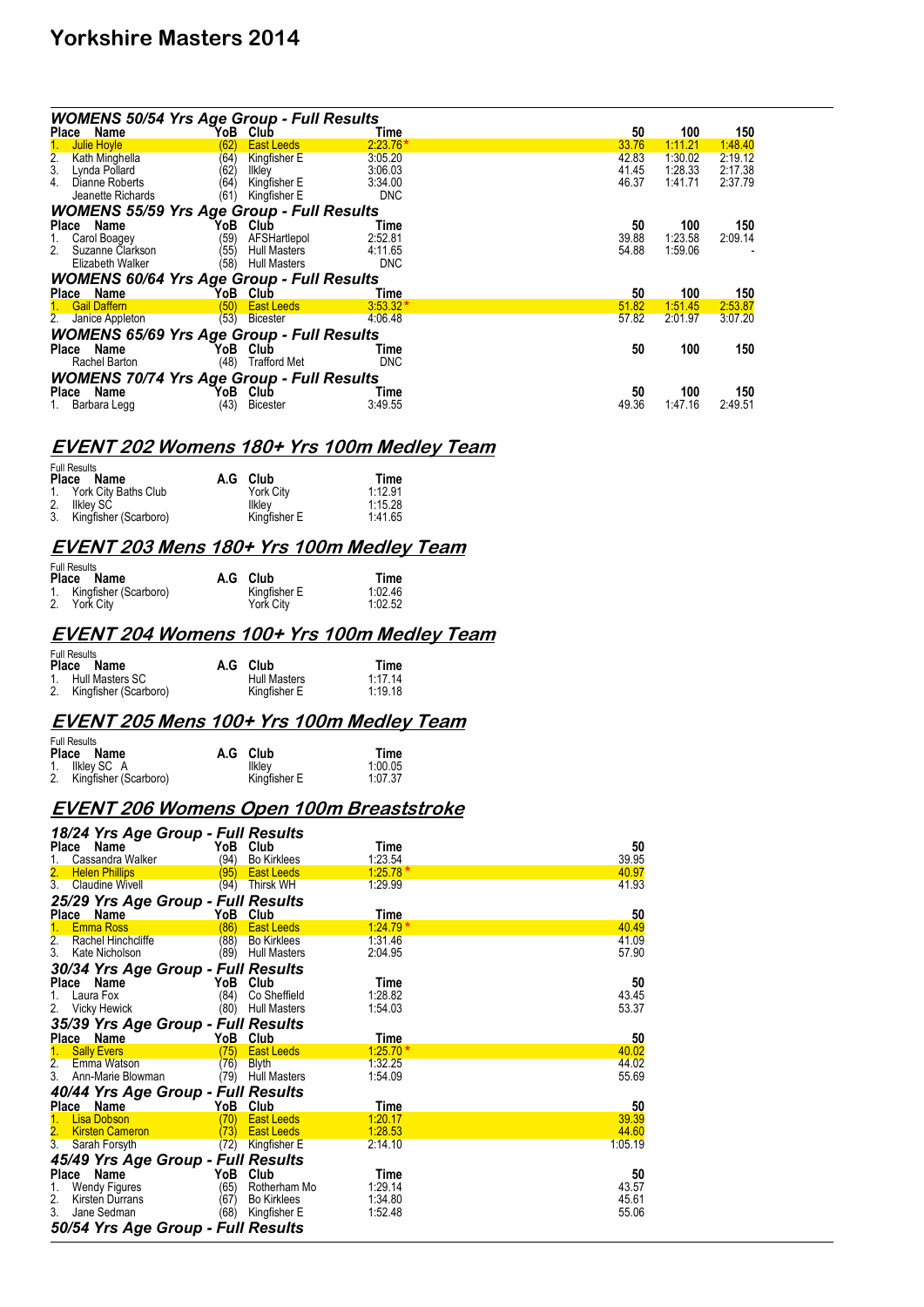| Place Name                  |                                                        | YoB Club         |                                           | Time                                         | 50             |
|-----------------------------|--------------------------------------------------------|------------------|-------------------------------------------|----------------------------------------------|----------------|
| 1.                          | Jane Eves<br><b>Frances West</b>                       | (64)             | Ryedale<br>(61) MacclesfldM               | 1:42.90<br>DQ T 2L                           | 50.04          |
|                             | 55/59 Yrs Age Group - Full Results                     |                  |                                           |                                              |                |
| Place Name<br>1.            | Carol Boagey                                           | YoB Club         | (59) AFSHartlepol                         | Time<br>1:34.17                              | 50<br>45.28    |
| 2.                          | Susanne Griffiths                                      |                  | (59) New Earswick                         | 1:52.29                                      | 52.74          |
|                             | 60/64 Yrs Age Group - Full Results                     |                  |                                           |                                              |                |
| Place Name<br>1.            | <b>Sally Shields</b>                                   | YoB Club<br>(54) | <b>Bo Kirklees</b>                        | Time<br>1:32.85                              | 50<br>44.66    |
| 2.                          | Diana Kaye                                             | (53)             | Bo Kirklees                               | 1:50.23                                      | 52.40          |
|                             | 3. Gail Daffern                                        |                  | $(50)$ East Leeds                         | 1:55.63                                      | 56.75          |
| Place Name                  | 65/69 Yrs Age Group - Full Results                     | YoB Club         |                                           | Time                                         | 50             |
|                             |                                                        |                  |                                           |                                              |                |
|                             |                                                        |                  |                                           | <u>EVENT 207 Mens Open 100m Breaststroke</u> |                |
|                             |                                                        |                  |                                           |                                              |                |
| Place Name                  | 18/24 Yrs Age Group - Full Results                     | YoB Club         |                                           | Time                                         | 50             |
| 1.                          | Oliver Simpson                                         | (91)             | York City                                 | 1:13.83                                      | 33.65          |
| 2.                          | David Phillips                                         |                  | (91) Bo Kirklees                          | 1:21.43                                      | 38.63          |
|                             | 25/29 Yrs Age Group - Full Results<br>Place Name       | YoB Club         |                                           | Time                                         | 50             |
|                             | 1. Ian Hansford                                        |                  | (87) Gainsborough                         | 1:30.09                                      | 43.16          |
|                             | 30/34 Yrs Age Group - Full Results                     |                  |                                           |                                              |                |
| Place Name                  | 1. Haseley Gordon                                      | YoB Club         | (81) NottmLeander                         | Time<br>1:13.12                              | 50<br>34.48    |
|                             | 35/39 Yrs Age Group - Full Results                     |                  |                                           |                                              |                |
| Place Name                  |                                                        | YoB Club         |                                           | Time                                         | 50             |
| 1.<br>2.                    | James Calcutt<br><b>Stewart Worthy</b>                 | (79)             | Co Sheffield                              | 1:16.67                                      | 36.84<br>36.88 |
| 3.                          | John Major                                             | (78)<br>(79)     | <b>Bo Kirklees</b><br><b>Hull Masters</b> | 1:17.80<br>1:18.57                           | 36.30          |
| 4.                          | Matt Blakely                                           | (79)             | Blyth                                     | 1:28.36                                      | 41.78          |
|                             | Neil Shutt<br>40/44 Yrs Age Group - Full Results       |                  | (76) Co Sund'land                         | <b>DNC</b>                                   |                |
| Place Name                  |                                                        | YoB Club         |                                           | Time                                         | 50             |
| 1.                          | Jon Cheshire                                           | (72)             | Kingfisher E                              | 1:16.97                                      | 36.01          |
| 2.<br>3.                    | Alan Weddell<br><b>Gary Thursfield</b>                 | (72)<br>(72)     | Tynemouth<br>Sheffield C                  | 1:23.78<br>1:27.93                           | 40.31<br>41.53 |
|                             | 4. Steven Douglass                                     |                  | (73) Kingfisher E                         | 1:40.32                                      | 47.80          |
|                             | 45/49 Yrs Age Group - Full Results                     |                  |                                           |                                              |                |
|                             | Place Name<br>1. Peter Jackson                         | YoB Club         | (66) East Leeds                           | Time<br>1:20.22                              | 50<br>37.74    |
| 2.                          | Mark Mayes                                             |                  | (66) AFSHartlepol                         | 1:34.53                                      | 46.09          |
|                             | 50/54 Yrs Age Group - Full Results                     |                  |                                           |                                              |                |
| 1.                          | Place Name<br>Kevan Brown                              | YoB Club<br>(60) | <b>Bo Kirklees</b>                        | Time<br>1:18.98                              | 50<br>36.94    |
|                             | <b>Christopher Spooner</b>                             | (64)             | <b>Wetherby</b>                           | 1.25.13                                      | 40.26          |
| 3.<br>4.                    | Mark Jones<br><b>Chris Weeds</b>                       | (60)<br>(63)     | Everton<br><b>BelperMarlin</b>            | 1:26.39<br>1:33.87                           | 41.54<br>45.03 |
|                             | 55/59 Yrs Age Group - Full Results                     |                  |                                           |                                              |                |
| Place Name                  |                                                        | YoB Club         |                                           | Time                                         | 50             |
| 1.                          | Juan Carlos Lino<br>60/64 Yrs Age Group - Full Results |                  | (58) Kingfisher E                         | 1:38.08                                      | 46.30          |
|                             | Place Name                                             | YoB Club         |                                           | Time                                         | 50             |
| 1.                          | Brian Taylor                                           |                  | (50) Adwick                               | 1:31.05                                      | 43.35          |
|                             | 65/69 Yrs Age Group - Full Results                     |                  |                                           |                                              |                |
| Place Name<br>1.            | Godfrey Green                                          | YoB<br>(49)      | Club<br>Co Lincoln P                      | Time<br>1:33.09                              | 50<br>44.79    |
| 2.                          | David Norville                                         | (47)             | New Earswick                              | 1:51.54                                      | 52.57          |
|                             | Steven Eddison                                         |                  | (49) Co Bradford                          | DQ SA 1L                                     |                |
| Place Name                  | 70/74 Yrs Age Group - Full Results                     | YoB Club         |                                           | Time                                         | 50             |
| 1.                          | Norman Stephenson                                      |                  | (44) Co Sund'land                         | 1:39.66                                      | 47.67          |
|                             |                                                        |                  | 75 Yrs/Over Age Group - Full Results      |                                              |                |
| Place Name<br>1. Bill Moore |                                                        | YoB Club         | $(37)$ East Leeds                         | Time<br>1:50.30                              | 50<br>50.85    |
|                             |                                                        |                  |                                           |                                              |                |

## **EVENT 208 Womens Open 50m Backstroke**

|                                    | 18/24 Yrs Age Group - Full Results |          |                   |            |  |  |  |
|------------------------------------|------------------------------------|----------|-------------------|------------|--|--|--|
|                                    | Place Name                         | YoB Club |                   | Time       |  |  |  |
| 1 <sub>1</sub>                     | <b>Emily Jones</b>                 | (94)     | <b>East Leeds</b> | $32.96*$   |  |  |  |
|                                    | 2. Emily Pollard                   | (90)     | Ilkley            | 33.98      |  |  |  |
| $\overline{3}$ .                   | Eleanor Swystun                    |          | (94) Bo Kirklees  | 34.59      |  |  |  |
| 4.                                 | Claudine Wivell                    | (94)     | Thirsk WH         | 37.04      |  |  |  |
| 5.                                 | Megan Fletcher                     |          | (94) Hull Masters | 38.07      |  |  |  |
|                                    | Jasmine Craggs                     | (92)     | Saltburn Mar      | <b>DNC</b> |  |  |  |
| 25/29 Yrs Age Group - Full Results |                                    |          |                   |            |  |  |  |
|                                    | Place Name                         | YoB Club |                   | Time       |  |  |  |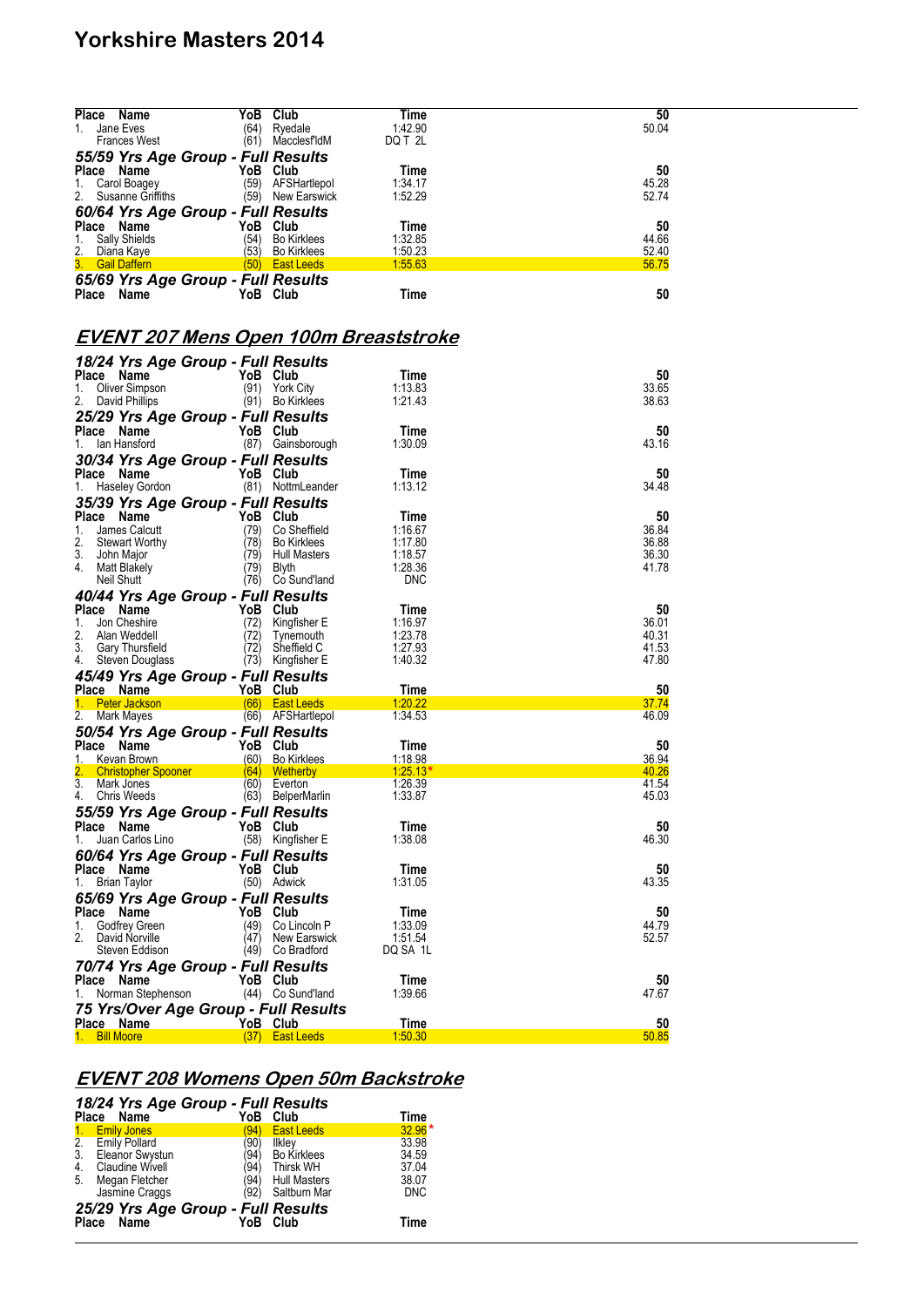| 1.               | Deborah Crossland                     | (87)     | <b>Bo Kirklees</b>  | 34.39          |
|------------------|---------------------------------------|----------|---------------------|----------------|
| 2.               | Sarah Clark                           | (87)     | Hull Masters        | 36.54          |
| 3.               | Michelle Jenks                        | (89)     | York City           | 39.22          |
|                  |                                       |          | <b>Hull Masters</b> | <b>DNC</b>     |
|                  | Michelle Perkins                      | (87)     |                     |                |
|                  | 30/34 Yrs Age Group - Full Results    |          |                     |                |
|                  | Place Name                            | YoB      | Club                | Time           |
| 1.               | Catherine Green                       | (80)     | <b>Blyth</b>        | 39.72          |
| 2.               | Leanne Anderson                       | (82)     | Kingfisher E        | 39.87          |
|                  | 35/39 Yrs Age Group - Full Results    |          |                     |                |
|                  | Place Name                            | YoB      | Club                |                |
| 1.               |                                       |          |                     | Time           |
|                  | Emma Wills                            | (79)     | <b>York City</b>    | 34.71          |
| 2.               | Louise McKee                          | (75)     | Knottingley         | 42.56          |
| 3.               | Carley Atkinson                       |          | (79) Kingfisher E   | 46.85          |
|                  | 40/44 Yrs Age Group - Full Results    |          |                     |                |
|                  | Place Name                            | YoB      | Club                | Time           |
| 1.               | <b>Kirsten Cameron</b>                | (73)     | <b>East Leeds</b>   | 36.24          |
| $\overline{2}$ . | <b>Nina Williams</b>                  | (70)     | <b>East Leeds</b>   | 37.25          |
| $\overline{3}$ . | Sarah Coatsworth                      | (73)     | <b>Bo Kirklees</b>  | 37.73          |
| 4.               | Saran<br>Victoria Wilford<br>Thursfie | (74)     | <b>Bo Kirklees</b>  | 38.50          |
| 5.               | Sandra Thursfield                     | (72)     | Sheffield C         | 40.14          |
| 6.               | Susan Harris                          | (73)     | <b>Ilkley</b>       | 41.62          |
| 7.               | Sarah Forsyth                         | (72)     | Kingfisher E        | 57.84          |
|                  | 45/49 Yrs Age Group - Full Results    |          |                     |                |
|                  | Place Name                            | YoB      | Club                |                |
|                  |                                       |          |                     | Time           |
| 1.<br>2.         | Lynne Dawson                          | (67)     | Sheffield C         | 39.34<br>41.43 |
|                  | Joanne Brook                          | (69)     | <b>Bo Kirklees</b>  |                |
| 3.               | Sarah Greaves                         | (68)     | <b>Bo Kirklees</b>  | 46.29          |
|                  | 50/54 Yrs Age Group - Full Results    |          |                     |                |
|                  | Place Name                            |          | YoB Club            | Time           |
|                  | 1. Julie Hoyle                        | (62)     | <b>East Leeds</b>   | $33.51*$       |
| $\overline{2}$ . | Carolyn Irvine                        | (63)     | <b>Bo Kirklees</b>  | 37.16          |
| 3.               | Susan Arrowsmith                      | (62)     | NottmLeander        | 38.57          |
|                  | 4. Dianne Roberts                     | (64)     | Kingfisher E        | 52.34          |
|                  | Sue Rouell                            | (64)     | East Leeds          | <b>DNC</b>     |
|                  | 55/59 Yrs Age Group - Full Results    |          |                     |                |
|                  | Place Name                            | YoB      | Club                | Time           |
| 1.               | Carol Boagey                          | (59)     | AFSHartlepol        | 46.92          |
| 2.               | Susanne Griffiths                     | (59)     | New Earswick        | 51.49          |
|                  |                                       |          |                     |                |
|                  | 60/64 Yrs Age Group - Full Results    |          |                     |                |
|                  | Place Name                            | YoB      | Club                | Time           |
| 1.               | Wendy Offord                          | (54)     | <b>Bo Kirklees</b>  | 40.99          |
| 2.               | Susan Cummings                        | (51)     | <b>Bicester</b>     | 45.22          |
|                  | 3. Anne Russell                       |          | (51) Bicester       | 50.74          |
|                  | 4. Gail Daffern                       |          | (50) East Leeds     | 1.01.17        |
|                  | 5. Janice Appleton                    |          | (53) Bicester       | 1:03.28        |
|                  | 65/69 Yrs Age Group - Full Results    |          |                     |                |
| Place            | Name                                  | YoB      | Club                | Time           |
|                  | 1. Carol Brown                        | (47)     | <b>York City</b>    | 46.73          |
|                  | 2. Hilary Crick                       |          | (49) East Leeds     | $54.92*$       |
|                  | Rachel Barton                         | (48)     | <b>Trafford Met</b> | <b>DNC</b>     |
|                  |                                       |          |                     |                |
|                  | 70/74 Yrs Age Group - Full Results    |          |                     |                |
|                  | Place Name                            | YoB Club |                     | Time           |
| 1.               | Barbara Legg                          | (43)     | <b>Bicester</b>     | 57.52          |
|                  | 75 Yrs/Over Age Group - Full Results  |          |                     |                |
|                  |                                       |          |                     |                |
|                  | Place<br>Name                         | YoB      | Club                | Time           |
| 1.               | <b>Betty Grayson</b>                  | (35)     | Hull Masters        | 1:10.96        |

## **EVENT 209 Mens Open 50m Backstroke**

| 18/24 Yrs Age Group - Full Results |                             |             |
|------------------------------------|-----------------------------|-------------|
| Place Name                         | YoB<br>Club                 | Time        |
| 1.<br>Jake Rylatt                  | 92)<br><b>East Leeds</b>    | 29.31       |
| 2. Conor Crozier                   | Co Sund'land<br>92)         | 29.75       |
| 3. Lee Ainley                      | '96)<br><b>Bo Kirklees</b>  | 32.44       |
| 25/29 Yrs Age Group - Full Results |                             |             |
| Place Name                         | YoB<br>Club                 | <b>Time</b> |
| 1. Chris Holmes                    | '89)<br>York City           | 31.74       |
| 2. Ian Hansford                    | Gainsborough                | 38.60       |
| 30/34 Yrs Age Group - Full Results |                             |             |
| Place Name                         | YoB<br>Club                 | Time        |
| 1. Alex Thurston                   | (81)<br>NottmLeander        | 28.94       |
| 2. Paul Emmins                     | NottmLeander<br>84)         | 33.20       |
| <b>Mitchell Blakemore</b>          | (84)<br><b>BelperMarlin</b> | <b>DNC</b>  |
| 35/39 Yrs Age Group - Full Results |                             |             |
| Place Name                         | YoB Club                    | Time        |
| 1. Martin Temple                   | <b>Bo Kirklees</b><br>(77)  | 36.49       |
|                                    |                             |             |
| 40/44 Yrs Age Group - Full Results |                             |             |
| Place Name                         | YoB<br>Club                 | Time        |
| Sean O'Flaherty<br>1.              | (72)<br><b>Bo Kirklees</b>  | 32.58       |
| 2. Andrew Wilcock                  | (73)<br>Halifax             | 33.90       |
| 3. Steven Morris                   | Gainsborough                | 49.48       |
| 45/49 Yrs Age Group - Full Results |                             |             |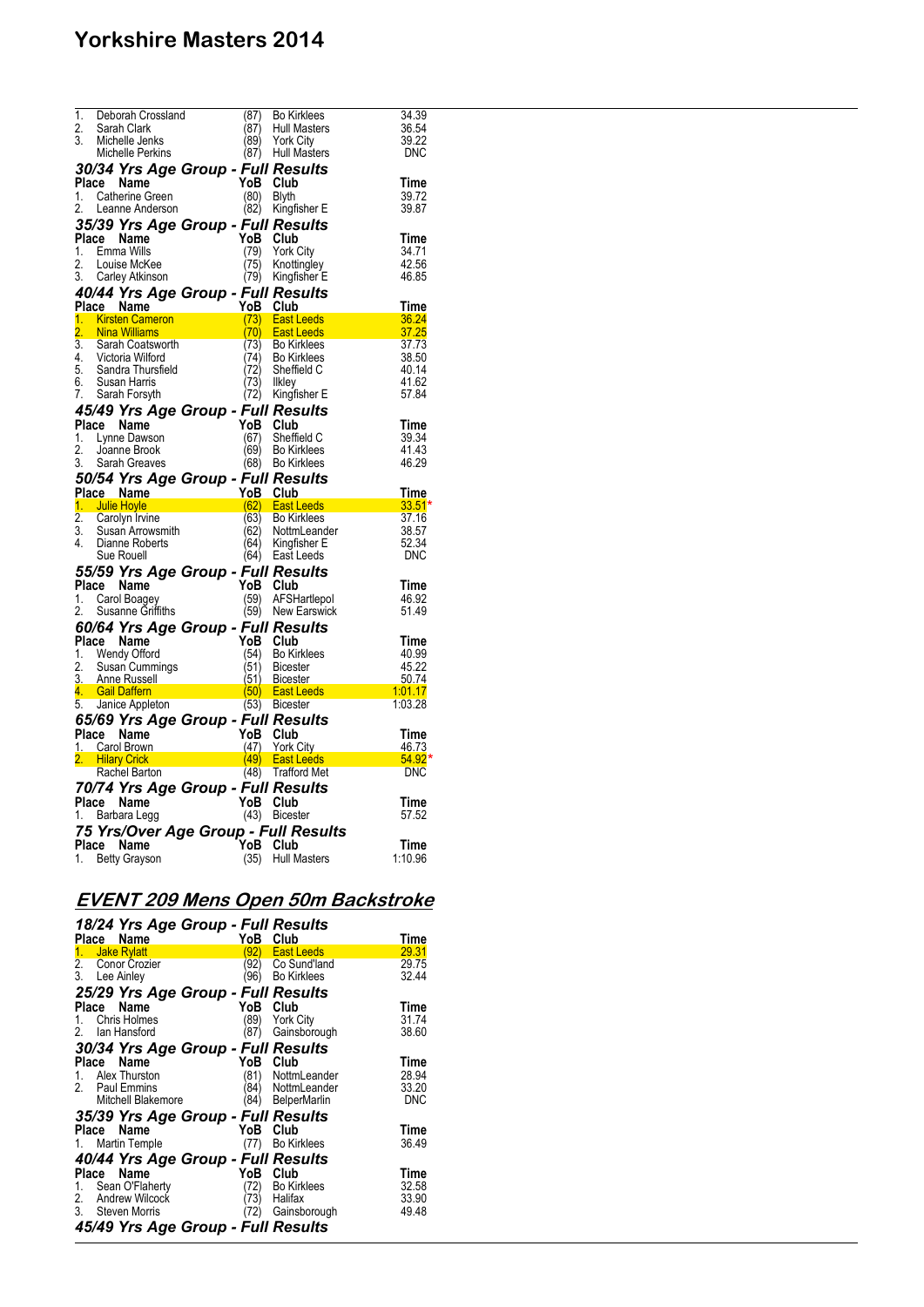|                 | Place<br>Name                                      | YoB          | Club                       | Time                |
|-----------------|----------------------------------------------------|--------------|----------------------------|---------------------|
| 1.              | Christopher Sheppard                               | '69)         | NottmLeander               | 36.60               |
| 2.              | <b>Richard Witty</b>                               | (69)         | Kingfisher E               | 39.79               |
|                 | 50/54 Yrs Age Group - Full Results                 |              |                            |                     |
| Place           | Name                                               | YoB          | Club                       | Time                |
| 1.              | Stephen Allen                                      | (60          | <b>Hull Masters</b>        | 33.61               |
| $\frac{2}{3}$ . | David Hogg                                         | '64)         | Glasgow Nmds               | 33.92               |
|                 | Stephen Bottomley                                  | (63          | <b>Bo Kirklees</b>         | 36.30               |
| 4.              | <b>Chris Weeds</b>                                 | (63)         | <b>BelperMarlin</b>        | 37.84               |
|                 | 55/59 Yrs Age Group - Full Results                 |              |                            |                     |
| Place           | Name                                               | YoB          | Club                       | Time                |
| 1.              | <b>Brian Godfrey</b>                               | (55)         | <b>Bo Kirklees</b>         | 35.98               |
|                 | 60/64 Yrs Age Group - Full Results                 |              |                            |                     |
| Place           | Name                                               | YoB          | Club                       | Time                |
|                 |                                                    |              |                            |                     |
| 1.              | Christopher Brown                                  | (53)         | Co Bradford                | 33.10               |
| 2.              | Graham Hodgson                                     | (54)         | <b>Bo Kirklees</b>         | 39.46               |
|                 |                                                    |              |                            |                     |
| <b>Place</b>    | 65/69 Yrs Age Group - Full Results<br>Name         | YoB          | Club                       | Time                |
| 1.              | Duncan Brown                                       | (47)         | <b>York City</b>           | 41.80               |
|                 | Graeme Shutt                                       | (49)         | Co Sund'land               | <b>DNC</b>          |
|                 |                                                    |              |                            |                     |
|                 | 75 Yrs/Over Age Group - Full Results<br>Place Name | YoB          | Club                       | Time                |
| 1.              | <b>Bill Moore</b>                                  | (37)         | <b>East Leeds</b>          | 48.84               |
| 2.              | Colin Sage                                         | (36)         | <b>Hull Masters</b>        | 51.04               |
| 3.              | Keith Godbehere<br>Peter Mulderrig                 | (34)<br>(39) | Rotherham Mo<br>Haslingden | 52.35<br><b>DNC</b> |

### **EVENT 210 Womens Open 100m Butterfly**

#### *25/29 Yrs Age Group - Full Results*

| $20/20$ $110/190$ $0.000$<br>Place Name<br>Leanne Wilson<br>1.<br>Katie Walker-Stabeler | , ,,,,,,,,,,,,<br>YoB<br>Club<br>(89)<br>Co Wakefield<br>(89)<br><b>Hull Masters</b> | Time<br>1:18.10<br><b>DNC</b> | 50<br>35.66   |
|-----------------------------------------------------------------------------------------|--------------------------------------------------------------------------------------|-------------------------------|---------------|
| 30/34 Yrs Age Group - Full Results<br>Place Name<br>1. Michelle Hepples                 | YoB Club<br>(82)<br>Aireborough                                                      | Time<br>1:22.33               | 50<br>40.35   |
| 35/39 Yrs Age Group - Full Results<br>Place Name<br>1. Erzsebet Kiss                    | YoB Club<br>(76)<br>Chesterfield                                                     | Time<br>1:18.84               | 50<br>36.41   |
| 40/44 Yrs Age Group - Full Results<br>Place Name<br>1. Karen Brown                      | YoB Club<br>(74)<br>Spencer                                                          | Time<br>1:24.89               | 50<br>38.85   |
| 50/54 Yrs Age Group - Full Results<br>Place Name<br>1. Jeanette Richards                | YoB<br>Club<br>(61)<br>Kingfisher E                                                  | Time<br>2:16.02               | 50<br>1:03.60 |

## **EVENT 211 Mens Open 100m Butterfly**

| 18/24 Yrs Age Group - Full Results |          |                     |            |       |
|------------------------------------|----------|---------------------|------------|-------|
| Place Name                         |          | YoB Club            | Time       | 50    |
| <b>Thomas Nelson</b>               | (91)     | Rotherham Mo        | 1:02.69    | 30.54 |
| 2.<br><b>Jake Rylatt</b>           | (92)     | <b>East Leeds</b>   | 1:08.25    | 31.56 |
| 25/29 Yrs Age Group - Full Results |          |                     |            |       |
| Place Name                         | YoB      | Club                | Time       | 50    |
| Liam Owens                         | (86)     | Co Liverpool        | 1:03.78    | 29.76 |
| 30/34 Yrs Age Group - Full Results |          |                     |            |       |
| Place Name                         |          | YoB Club            | Time       | 50    |
| Andrew Duckworth                   | (82)     | Brighouse           | 1:09.21    | 31.01 |
| 35/39 Yrs Age Group - Full Results |          |                     |            |       |
| Place Name                         |          | YoB Club            | Time       | 50    |
| John Major<br>1.                   | (79)     | <b>Hull Masters</b> | 1:13.87    | 32.94 |
| 2.<br>Christopher Toop             | (76)     | Co Sund'land        | 1:21.34    | 38.25 |
| 40/44 Yrs Age Group - Full Results |          |                     |            |       |
| Place Name                         | YoB      | Club                | Time       | 50    |
| 1.<br>Richard Symons               | (74)     | <b>Trafford Met</b> | 1:06.34    | 31.65 |
| 2.<br>Robert Rantzen               | (70)     | <b>BelperMarlin</b> | 1:11.52    | 33.18 |
| 3.<br>Joseph Gavelle               | (70)     | Rotherham Mo        | 1:28.51    | 41.38 |
| 45/49 Yrs Age Group - Full Results |          |                     |            |       |
| Place Name                         | YoB Club |                     | Time       | 50    |
| Nicholas Ward-Lowery               | (66)     | Gainsborough        | <b>DNC</b> |       |
| Andrew Cornforth                   | (67)     | Kingfisher E        | DQ ST      |       |
| 50/54 Yrs Age Group - Full Results |          |                     |            |       |
| Place Name                         | YoB      | Club                | Time       | 50    |
| Mark Jones<br>1.                   | (60)     | Everton             | 1:22.03    | 38.43 |
| 70/74 Yrs Age Group - Full Results |          |                     |            |       |
| Place Name                         | YoB Club |                     | Time       | 50    |
| Norman Stephenson                  | (44)     | Co Sund'land        | 1:40.03    | 47.91 |
|                                    |          |                     |            |       |

### **EVENT 212 Womens 220+ Yrs 100m Freestyle Team**

Full Results **Place Name A.G Club Time**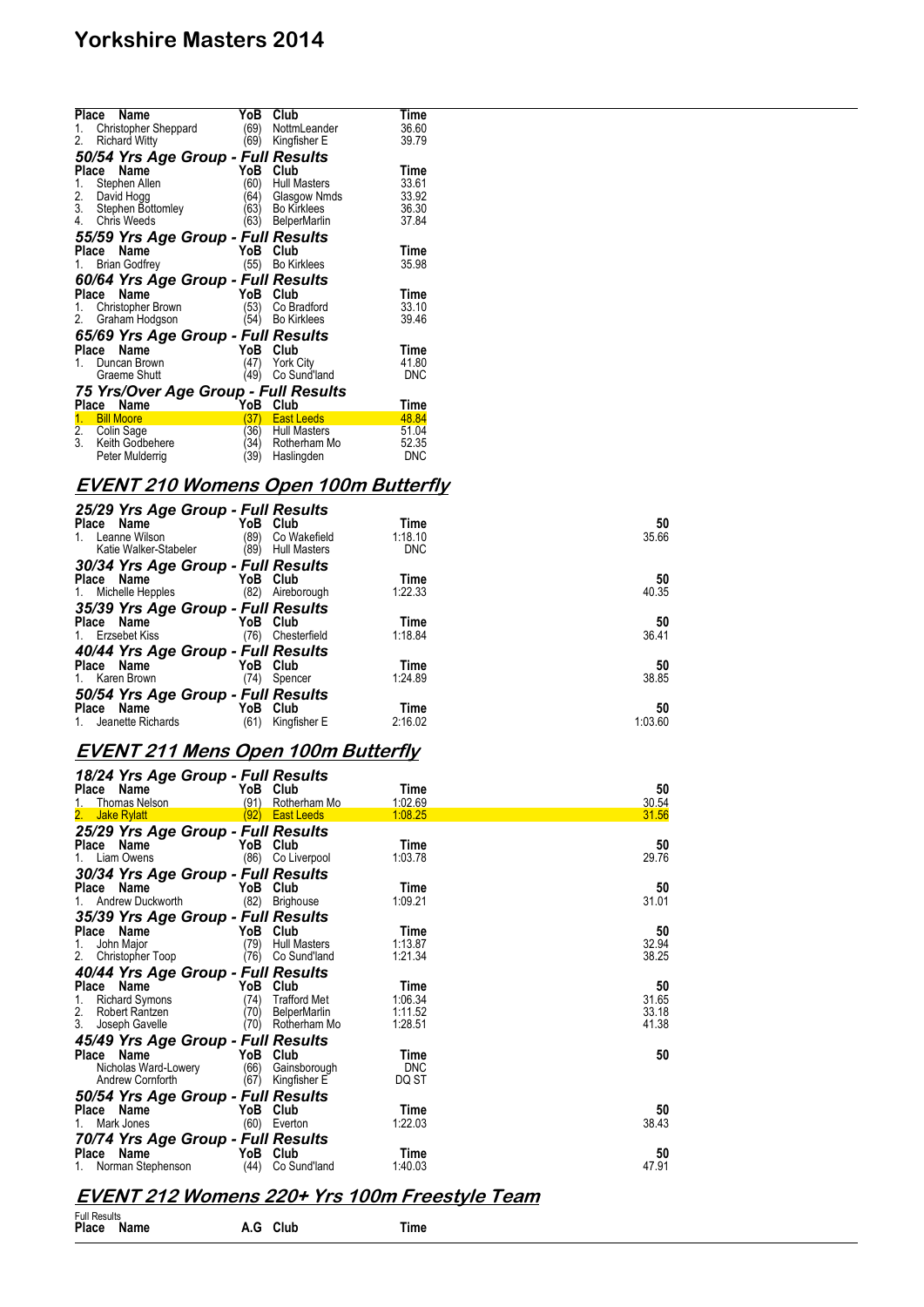| 1. | Borough of Kirklees SC | <b>Bo Kirklees</b> | 1:10.52 |
|----|------------------------|--------------------|---------|
|    | Bicester Blue Fins SC  | <b>Bicester</b>    | 1:22.39 |

### **EVENT 213 Mens 220+ Yrs 100m Freestyle Team**

Full Results **Place Name A.G Club Time** 1. Borough of Kirklees SC Bo Kirklees 59.57

### **EVENT 214 Womens 140+ Yrs 100m Freestyle Team**

|    | <b>Full Results</b><br>Place Name | A.G Club            | Time    |
|----|-----------------------------------|---------------------|---------|
|    | 1. York City Baths Club           | York City           | 1:00.66 |
|    | 2. Sheffield City SC              | Sheffield C         | 1:03.09 |
| 3. | Borough of Kirklees SC            | <b>Bo Kirklees</b>  | 1:03.70 |
|    | 4. Kingfisher (Scarboro)          | Kingfisher E        | 1:05.87 |
|    | 5. Hull Masters SC                | <b>Hull Masters</b> | 1.17.74 |

### **EVENT 215 Mens 140+ Yrs 100m Freestyle Team**

|            | <b>Full Results</b>      |                     |       |
|------------|--------------------------|---------------------|-------|
| Place Name |                          | A.G Club            | Time  |
| 1.         | Borough of Kirklees SC   | <b>Bo Kirklees</b>  | 51.64 |
|            | 2. Hull Masters SC       | <b>Hull Masters</b> | 54.81 |
|            | 3. Kingfisher (Scarboro) | Kingfisher E        | 57.10 |
|            | 4. Gainsborough Dolphins | Gainsborough        | 58.37 |
| 5.         | Kingfisher B             | Kingfisher E        | 58.41 |

#### **EVENT 218 Womens Open 50m Freestyle**

|                  | 18/24 Yrs Age Group - Full Results                                                            |                    |                                       |                |
|------------------|-----------------------------------------------------------------------------------------------|--------------------|---------------------------------------|----------------|
| Place            | Name<br>1. Emily Pollard                                                                      | YoB<br>(90) Ilkley | Club                                  | Time<br>29.69  |
| 2.               | <b>Emily Jones</b>                                                                            | (94)               | <b>East Leeds</b>                     | 29.73          |
| $\overline{3}$ . | Cassandra Walker                                                                              | (94)               | <b>Bo Kirklees</b>                    | 29.86          |
|                  |                                                                                               | (94)               | <b>Bo Kirklees</b>                    | 30.98          |
|                  | 4. Eleanor Swystun<br>5. Bethany Elliott<br>6. Megan Fletcher                                 | (94)               | Ilkley                                | 33.10          |
|                  |                                                                                               | (94)               | <b>Hull Masters</b>                   | 34.48          |
| 7.               | Laura Fletcher                                                                                | (91)               | <b>Hull Masters</b>                   | 38.44          |
|                  | Jasmine Craggs                                                                                | (92)               | Saltburn Mar                          | <b>DNC</b>     |
|                  | 25/29 Yrs Age Group - Full Results                                                            |                    |                                       |                |
|                  | Place Name                                                                                    | YoB Club           |                                       | Time           |
|                  | 1. Nicola Mackay                                                                              | (89)               | Harrogate                             | 29.01<br>29.33 |
|                  | 2. Emma Ross<br>3. Deborah Crossland                                                          | (87)               | (86) East Leeds<br><b>Bo Kirklees</b> | 30.16          |
|                  | 4. Leanne Wilson                                                                              | (89)               | Co Wakefield                          | 31.36          |
| 5.               | Sarah Clark                                                                                   | (87)               | <b>Hull Masters</b>                   | 31.99          |
|                  | Michelle Perkins                                                                              | (87)               | <b>Hull Masters</b>                   | <b>DNC</b>     |
|                  | Katie Walker-Stabeler                                                                         | (89)               | <b>Hull Masters</b>                   | <b>DNC</b>     |
|                  | 30/34 Yrs Age Group - Full Results                                                            |                    |                                       |                |
|                  | Place Name                                                                                    | YoB                | Club                                  | Time           |
| 1.               | Laura Fox                                                                                     | (84)               | Co Sheffield                          | 31.34          |
| 2.               | Natalie Taylor                                                                                | (82)               | Sheffield C                           | 31.67          |
| 3.               | Leanne Anderson                                                                               | (82)               | Kingfisher E                          | 31.68          |
| 4.               | Michelle Hepples                                                                              | (82)               | Aireborough                           | 31.90          |
| 5.               | Vicky Hewick                                                                                  |                    | (80) Hull Masters                     | 40.00          |
|                  | 35/39 Yrs Age Group - Full Results                                                            |                    |                                       |                |
|                  | <b>Place Name</b>                                                                             | YoB                | Club                                  | Time           |
|                  | 1. Sally Evers                                                                                | (75)               | <b>East Leeds</b>                     | 30.57          |
| $\frac{2}{3}$ .  | Emma Wills                                                                                    | (79)               | <b>York City</b>                      | 30.70          |
|                  | 3. Louise McKee<br>4. Roberta Grech-Cini                                                      | (75)               | Knottingley                           | 35.23          |
|                  |                                                                                               | (75)               | Ilkley                                | 36.37          |
|                  | 5. Carley Atkinson<br>6. Elizabeth Devaney                                                    | (79)               | Kingfisher E                          | 37.25          |
| 7.               | Ann-Marie Blowman                                                                             | (79)<br>(79)       | <b>Hull Masters</b><br>Hull Masters   | 40.34<br>41.58 |
|                  | 8. Emma Godfrey                                                                               |                    | (75) Bo Kirklees                      | 42.99          |
|                  |                                                                                               |                    |                                       |                |
|                  | 40/44 Yrs Age Group - Full Results<br>Place Name YoB Club<br>1. Nina Williams (70) East Leeds |                    |                                       | <b>Time</b>    |
|                  |                                                                                               |                    |                                       | 29.26          |
| $\overline{2}$ . | <b>Tracy Macinnes</b>                                                                         | (74)               | Knottingley                           | 31.30          |
| 3.               | Karen Brown                                                                                   | (74)               | Spencer                               | 31.90          |
|                  | 4. Joanna Sherwood<br>5. Victoria Wilford                                                     | (71)               | <b>Thirsk WH</b>                      | 32.56          |
|                  |                                                                                               | (74)               | <b>Bo Kirklees</b>                    | 32.74          |
| 6.               | Cheryl Midgley<br>Sarah Coatsworth                                                            | (72)               | <b>York City</b>                      | 34.30          |
| 7.               |                                                                                               | (73)               | <b>Bo Kirklees</b>                    | 34.64          |
| 8.<br>9.         | Susan Harris<br>Sarah Forsyth                                                                 | (73)<br>(72)       | Ilkley<br>Kingfisher E                | 35.31<br>51.31 |
|                  |                                                                                               |                    |                                       |                |
| Place            | 45/49 Yrs Age Group - Full Results<br>Name                                                    | YoB                | Club                                  | Time           |
| 1.               | Karen Graham                                                                                  | (65)               | Ilkley                                | 31.11          |
|                  |                                                                                               | (67)               | Sheffield C                           | 33.79          |
|                  | 2. Lynne Dawson<br>3. Kirsten Durrans                                                         | (67)               | <b>Bo Kirklees</b>                    | 36.90          |
|                  | 4. Tracy Meyerhoff                                                                            | (68)               | Hull Masters                          | 42.46          |
| 5.               | Jane Sedman                                                                                   | (68)               | Kingfisher E                          | 52.85          |
|                  | Jacqui Leng                                                                                   | (66)               | Saltburn Mar                          | DNC            |
|                  | 50/54 Yrs Age Group - Full Results                                                            |                    |                                       |                |
|                  |                                                                                               |                    |                                       |                |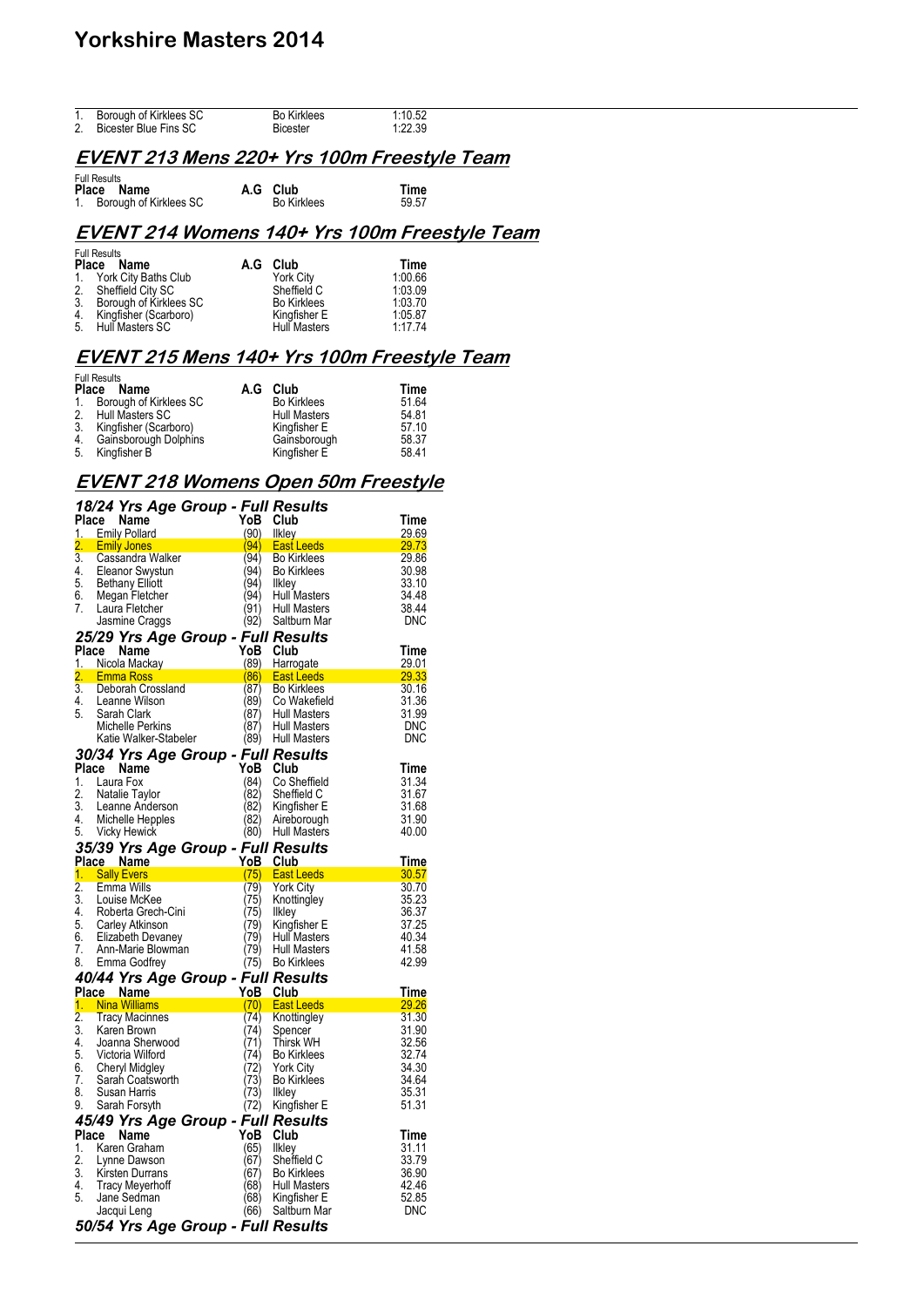| <b>Place</b>    | Name                                 | YoB      | Club                | Time       |
|-----------------|--------------------------------------|----------|---------------------|------------|
| 1 <sub>1</sub>  | <b>Julie Hoyle</b>                   | (62)     | <b>East Leeds</b>   | 30.42      |
| $\frac{2}{3}$ . | Susan Arrowsmith                     | 62)      | NottmLeander        | 33.29      |
|                 | Carolyn Irvine                       | 63)      | <b>Bo Kirklees</b>  | 34.85      |
| 4.              | Kath Minghella                       | 64)      | Kingfisher E        | 36.14      |
| 5.              | Lesley Killen                        | 60)      | Co Chester          | 36.89      |
| 6.              | Carol James                          | 60)      | Sheffield C         | 36.98      |
| 7.              | Jane Eves                            | 64)      | Ryedale             | 39.97      |
| 8.              | Dianne Roberts                       | 64)      | Kingfisher E        | 43.57      |
| 9.              | Jeanette Richards                    | '61)     | Kingfisher E        | 50.41      |
|                 | 10. Heather Franklin                 | 64)      | Kingfisher E        | 57.23      |
|                 | Sue Rouell                           | (64)     | East Leeds          | <b>DNC</b> |
|                 | <b>Frances West</b>                  | (61)     | MacclesfldM         | DQ ST      |
|                 | 55/59 Yrs Age Group - Full Results   |          |                     |            |
| Place           | Name                                 | YoB      | Club                | Time       |
| 1.              | Carol Boagey                         | (59)     | AFSHartlepol        | 36.66      |
| 2.              | Ursula Betterton                     | '57)     | Saltburn Mar        | 48.90      |
|                 | 3. Suzanne Clarkson                  | (55)     | <b>Hull Masters</b> | 50.15      |
|                 | 60/64 Yrs Age Group - Full Results   |          |                     |            |
|                 | Place<br>Name                        | YoB      | Club                | Time       |
| 1.              | Wendy Offord                         | (54)     | <b>Bo Kirklees</b>  | 35.32      |
| 2.              | <b>Sally Shields</b>                 | 54)      | <b>Bo Kirklees</b>  | 35.37      |
| 3.              | Diana Kaye                           | (53)     | <b>Bo Kirklees</b>  | 41.95      |
| 4.              | Susan Cummings                       | (51)     | <b>Bicester</b>     | 42.14      |
| 5.              | Anne Russell                         | (51)     | <b>Bicester</b>     | 42.23      |
| 6.              | Janice Appleton                      | 53)      | <b>Bicester</b>     | 54.23      |
|                 | <b>Gail Daffern</b>                  | 50)      | <b>East Leeds</b>   | DQ ST      |
|                 | 65/69 Yrs Age Group - Full Results   |          |                     |            |
|                 | Place<br>Name                        | YoB Club |                     | Time       |
| 1.              | Carol Brown                          | (47)     | <b>York City</b>    | 39.55      |
|                 | 2. Hilary Crick                      |          | (49) East Leeds     | $47.74*$   |
|                 | 70/74 Yrs Age Group - Full Results   |          |                     |            |
| Place           | Name                                 | YoB      | Club                | Time       |
| 1.              | Barbara Legg                         | (43)     | <b>Bicester</b>     | 48.03      |
|                 | 75 Yrs/Over Age Group - Full Results |          |                     |            |
|                 | Place<br>Name                        | YoB Club |                     | Time       |
| 1.              | <b>Betty Grayson</b>                 | (35)     | <b>Hull Masters</b> | 1:05.29    |

## **EVENT 219 Mens Open 50m Freestyle**

|              | 18/24 Yrs Age Group - Full Results |               |                     |            |
|--------------|------------------------------------|---------------|---------------------|------------|
|              | <b>Name</b><br>Place               | YoB           | Club                | Time       |
| 1.           | <b>Anthony Prouse</b>              | (94)          | Saltburn Mar        | 25.53      |
| 2.           | <b>Thomas Nelson</b>               | (91)          | Rotherham Mo        | 26.35      |
| 3.           | Liam Thraves                       | (92)          | Kingfisher E        | 26.59      |
| 4.           | Conor Crozier                      | (92)          | Co Sund'land        | 26.65      |
| 5.           | Jake Rylatt                        | (92)          | <b>East Leeds</b>   | 26.74      |
| 6.           | <b>Lee Ainley</b>                  | (96)          | <b>Bo Kirklees</b>  | 26.95      |
| 7.           | Oliver Simpson                     | (91)          | <b>York City</b>    | 27.03      |
|              | 25/29 Yrs Age Group - Full Results |               |                     |            |
| <b>Place</b> | Name                               | YoB           | Club                | Time       |
| 1.           | Benjamin Johnson                   | (87)          | <b>Bo Kirklees</b>  | 25.81      |
| 2.           | Jason Kan                          | 86)           | <b>Bo Kirklees</b>  | 26.46      |
| 3.           | Chris Holmes                       | (89)          | <b>York City</b>    | 26.58      |
|              | 4. Kevin Schofield                 | (88)          | <b>East Leeds</b>   | 26.98      |
| 5.           | Eric Knights                       | (85)          | <b>Hull Masters</b> | 28.83      |
|              | 6. Ian Hansford                    | (87)          | Gainsborough        | 31.12      |
|              | 7. Steven Mitchell                 |               | (88) East Leeds     | 32.82      |
|              | 30/34 Yrs Age Group - Full Results |               |                     |            |
| <b>Place</b> | Name                               | YoB           | Club                | Time       |
| 1.           | James Barwick                      | (82)          | Ilkley              | 25.78      |
| 2.           | Alex Thurston                      | (81)          | NottmLeander        | 25.88      |
| 3.           | Paul Emmins                        | (84)          | NottmLeander        | 27.16      |
| 4.           | Robert Kelly                       | (81)          | <b>Bo Kirklees</b>  | 27.72      |
| 5.           | Gregan Clarkson                    | (82)          | <b>Hull Masters</b> | 28.85      |
|              | 35/39 Yrs Age Group - Full Results |               |                     |            |
| Place        | Name                               | YoB           | Club                | Time       |
| 1.           | John Major                         | (79)          | <b>Hull Masters</b> | 26.87      |
| 2.           | Jonathan Lucas                     | (76)          | Kingfisher E        | 27.53      |
| 3.           | Daniel Hill                        | 75)           | Saltburn Mar        | 29.12      |
| 4.           | <b>Richard Priestley</b>           | (75)          | Kingfisher E        | 30.54      |
| 5.           | Christopher Toop                   | (76)          | Co Sund'land        | 30.88      |
| 6.           | <b>Matt Blakely</b>                | '79)          | <b>Blyth</b>        | 31.24      |
|              | <b>Matthew Ward</b>                | 75)           | Wetherby            | <b>DNC</b> |
|              | Neil Shutt                         | (76)          | Co Sund'land        | <b>DNC</b> |
|              | 40/44 Yrs Age Group - Full Results |               |                     |            |
| Place        | Name                               | YoB           | Club                | Time       |
| 1.           | Sean O'Flaherty                    | (72)          | <b>Bo Kirklees</b>  | 28.17      |
| 2.           | <b>Wayne Stott</b>                 | (71)          | NottmLeander        | 28.47      |
| 3.           | <b>Andrew Wilcock</b>              | (73)          | Halifax             | 28.51      |
| 4.           | Robert Barlow                      | 73)           | Knottingley         | 29.33      |
| 5.           | <b>Colin Campbell</b>              | (70)          | <b>York City</b>    | 29.63      |
| 6.           | <b>Neil Richardson</b>             | $\mathsf{72}$ | <b>East Leeds</b>   | 30.29      |
| 7.           | <b>Gary Thursfield</b>             | '72)          | Sheffield C         | 30.66      |
| 8.           | Steven Empson                      | 73)           | Rotherham Mo        | 30.86      |
| 9.           | Joseph Gavelle                     | (70)          | Rotherham Mo        | 32.99      |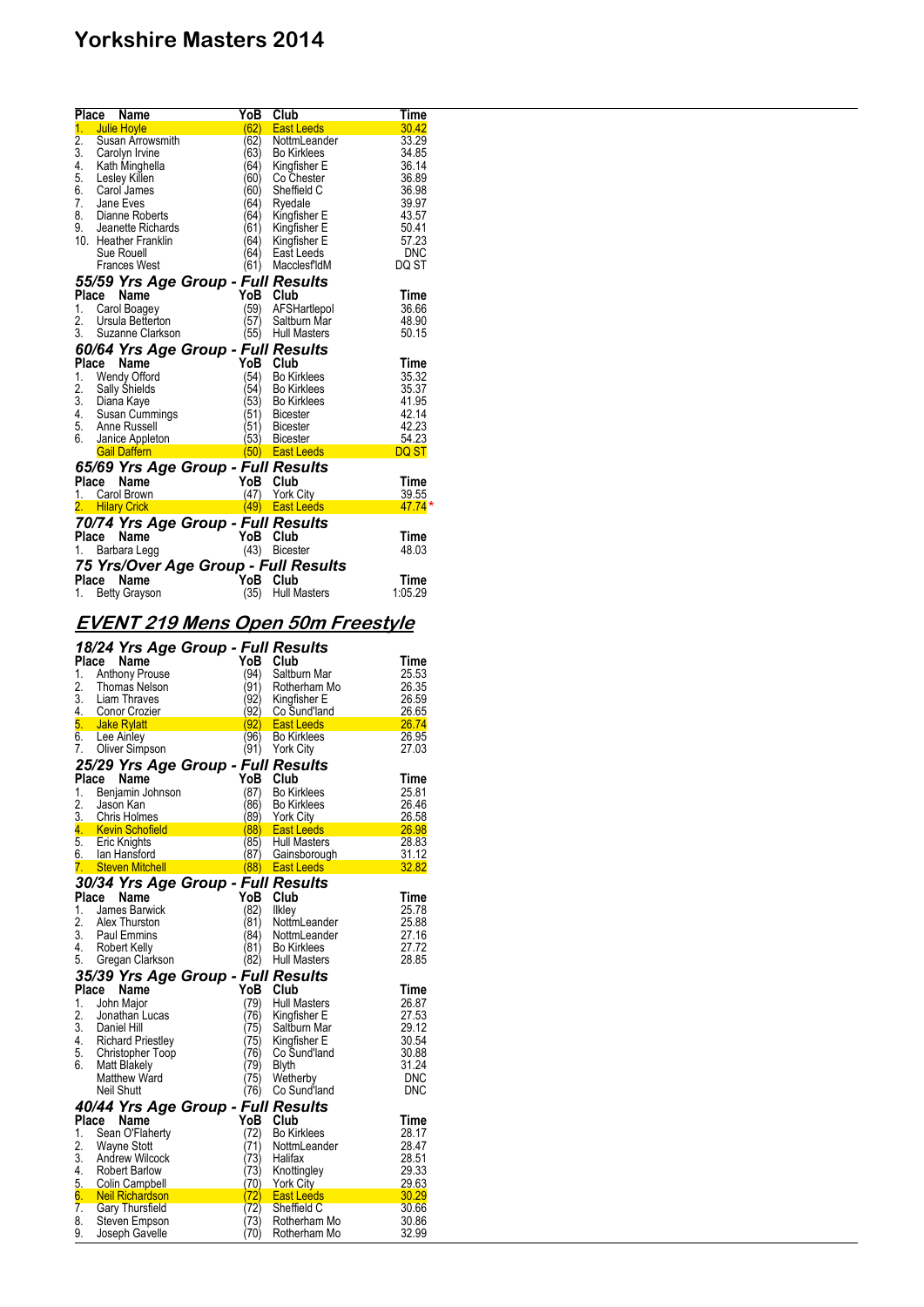|       | 10. Richard Brown                              | (74) | likley              | 33.27          |
|-------|------------------------------------------------|------|---------------------|----------------|
|       | 11. Christopher Duck                           | (73) | Kingfisher E        | 36.39          |
|       | Steven Douglass                                | (73) | Kingfisher E        | <b>DNC</b>     |
|       | 45/49 Yrs Age Group - Full Results             |      |                     |                |
|       | Place<br>Name                                  |      | YoB Club            | Time           |
| 1.    | Scott Brown                                    | (69) |                     | 27.63          |
|       |                                                |      | <b>York City</b>    |                |
| 2.    | 2. Richard Thraves<br>3. Stuart Hoyle          | (68) | Scarborough         | 28.65          |
|       |                                                | (66) | <b>East Leeds</b>   | 28.68          |
| 4.    | <b>Christopher Sheppard</b>                    | (69) | NottmLeander        | 29.63          |
| 5.    | lain Marris<br>Tom Shepherd                    | (66) | Knottingley         | 30.90          |
| 6.    |                                                | (66) | York Tri            | 31.04          |
|       | 7. Richard Witty                               | (69) | Kingfisher E        | 31.41          |
|       | 8. Nicholas Ward-Lowery<br>9. Andrew Cornforth | (66) | Gainsborough        | 31.81          |
|       |                                                | (67) | Kingfisher E        | 32.16          |
|       | 10. Kevin Moment                               | (69) | Kingfisher E        | 34.41          |
|       | 11. Mark Mayes                                 | (66) | AFSHartlepol        | 35.09          |
|       | 50/54 Yrs Age Group - Full Results             |      |                     |                |
|       | Place<br>Name                                  | YoB  | Club                | Time           |
| 1.    | David Hogg                                     | (64) | Glasgow Nmds        | 27.90          |
| 2.    | Anthony Fawthrop                               | (62) | <b>Bo Kirklees</b>  | 29.12          |
|       |                                                | (62) | Kingfisher E        | 29.29          |
|       | 3. Stewart Rowe<br>4. Paul Anjos               | (61) | Bo Kirklees         | 30.09          |
|       | 5. Jari Goddard                                | (63) | Gainsborough        | 32.98          |
|       |                                                |      |                     |                |
| Place | 55/59 Yrs Age Group - Full Results<br>Name     | YoB  | Club                | Time           |
|       |                                                |      |                     |                |
|       | 1. Brian Godfrey                               | (55) | <b>Bo Kirklees</b>  | 29.39          |
|       | 2. David Bradford                              |      | (58) Co Sheffield   | 31.02<br>35.28 |
|       | 3. Cleveland Meyerhoff                         |      | (57) Hull Masters   |                |
|       | 60/64 Yrs Age Group - Full Results             |      |                     |                |
|       | Place<br>Name                                  |      | YoB Club            | Time           |
| 1.    | Graham Hodgson                                 |      | (54) Bo Kirklees    | 33.01          |
|       | Neville Barton                                 |      | (54) Trafford Met   | <b>DNC</b>     |
|       | 65/69 Yrs Age Group - Full Results             |      |                     |                |
|       | Place<br>Name                                  |      | YoB Club            | Time           |
|       | 1. Duncan Brown                                | (47) | <b>York City</b>    | 32.46          |
|       | 2. James Corbett                               | (49) | BelperMarlin        | 33.00          |
|       | 3. Bob Blane                                   | (45) | NottmLeander        | 35.11          |
|       | 4. David Norville                              |      | (47) New Earswick   | 36.96          |
|       |                                                |      |                     |                |
|       | 75 Yrs/Over Age Group - Full Results           |      |                     |                |
|       | Place<br>Name                                  | YoB  | Club                | Time           |
| 1.    | Colin Sage                                     | (36) | <b>Hull Masters</b> | 47.56          |
|       | Peter Mulderrig                                | (39) | Haslingden          | <b>DNC</b>     |

## **EVENT 220 Womens Open 100m IM**

## *18/24 Yrs Age Group - Full Results*

|                |       | 10/24 115 Age Group - Fuil Results   |                                    |      |                    |            |
|----------------|-------|--------------------------------------|------------------------------------|------|--------------------|------------|
|                | Place | Name                                 |                                    |      | YoB Club           | Time       |
|                |       | 1. Eleanor Swystun                   |                                    | (94) | <b>Bo Kirklees</b> | 1:15.06    |
| 2.             |       | <b>Helen Phillips</b>                |                                    |      | (95) East Leeds    | 1:15.53    |
|                |       | 3. Claudine Wivell                   |                                    |      | (94) Thirsk WH     | 1:20.35    |
|                |       | 4. Laura Fletcher                    |                                    |      | (91) Hull Masters  | 1:34.97    |
|                |       |                                      | 25/29 Yrs Age Group - Full Results |      |                    |            |
| Place          |       | Name                                 |                                    |      | YoB Club           | Time       |
|                |       | 1. Nicola Mackay                     |                                    | (89) | Harrogate          | 1:10.49    |
|                |       | 2. Emma Ross                         |                                    | (86) | <b>East Leeds</b>  | $1:13.71*$ |
|                |       | 3. Michelle Jenks                    |                                    |      | (89) York City     | 1:24.76    |
|                |       | 4. Kate Nicholson                    |                                    |      | (89) Hull Masters  | 1:54.21    |
|                |       |                                      |                                    |      |                    |            |
|                |       |                                      | 30/34 Yrs Age Group - Full Results |      |                    |            |
| Place          |       | Name                                 |                                    | YoB  | Club               | Time       |
| 1.             |       | Laura Fox                            |                                    | (84) | Co Sheffield       | 1:17.81    |
| 2.             |       | Natalie Taylor                       |                                    | (82) | Sheffield C        | 1:18.81    |
|                |       | 3. Leanne Anderson                   |                                    |      | (82) Kingfisher E  | 1:23.22    |
|                |       |                                      | 35/39 Yrs Age Group - Full Results |      |                    |            |
| Place          |       | Name                                 |                                    | YoB  | Club               | Time       |
| 1.             |       | Mandy Aitken                         |                                    | (75) | <b>York City</b>   | 1:20.40    |
|                |       | 2. Emma Watson<br>3. Carley Atkinson |                                    | (76) | <b>Blyth</b>       | 1:28.36    |
|                |       |                                      |                                    | (79) | Kingfisher E       | 1:37.78    |
|                |       | 4. Roberta Grech-Cini                |                                    | (75) | Ilkley             | 1:40.01    |
|                |       | Karen Watson                         |                                    | (79) | <b>Blyth</b>       | <b>DNC</b> |
|                |       |                                      | 40/44 Yrs Age Group - Full Results |      |                    |            |
| Place          |       | Name                                 |                                    |      | YoB Club           | Time       |
| 1 <sup>1</sup> |       | Joanna Sherwood                      |                                    | (71) | <b>Thirsk WH</b>   | 1:20.67    |
|                |       | 2. Sandra Thursfield                 |                                    | (72) | Sheffield C        | 1:30.87    |
|                |       | 3. Susan Harris                      |                                    | (73) | <b>Ilkley</b>      | 1:30.99    |
|                |       |                                      |                                    |      |                    |            |
|                |       |                                      | 45/49 Yrs Age Group - Full Results |      |                    |            |
| Place          |       | Name                                 |                                    | YoB  | Club               | Time       |
| 1.             |       | Karen Graham                         |                                    | (65) | <b>Ilkley</b>      | 1:18.20    |
|                |       | 2. Wendy Figures                     |                                    | (65) | Rotherham Mo       | 1:26.60    |
|                |       | 3. Joanne Brook                      |                                    | (69) | <b>Bo Kirklees</b> | 1:29.62    |
|                |       | Sarah Greaves                        |                                    |      | (68) Bo Kirklees   | <b>DNC</b> |
|                |       |                                      | 50/54 Yrs Age Group - Full Results |      |                    |            |
| Place          |       | Name                                 |                                    | YoB  | Club               | Time       |
| 1.             |       | Carolyn Irvine                       |                                    | (63) | <b>Bo Kirklees</b> | 1:23.95    |
| 2.             |       | Kath Minghella                       |                                    | (64) | Kingfisher E       | 1:39.23    |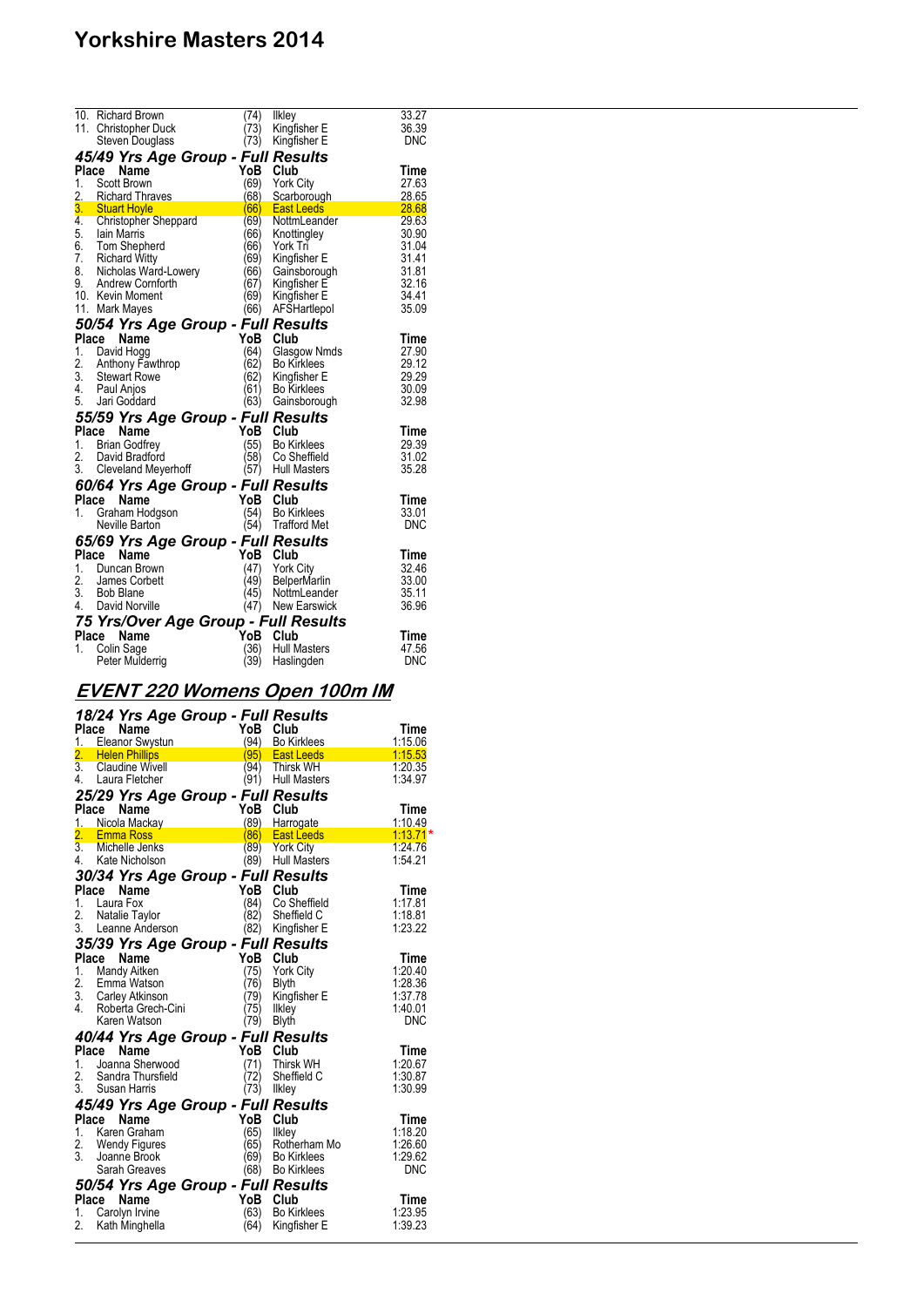| 3.                                   | Jane Eves                          | 64)  | Ryedale             | 1.44.83    |  |  |  |
|--------------------------------------|------------------------------------|------|---------------------|------------|--|--|--|
| 4.                                   | Dianne Roberts                     | 64)  | Kingfisher E        | 1:51.82    |  |  |  |
|                                      | Susan Arrowsmith                   | '62) | NottmLeander        | <b>DNC</b> |  |  |  |
|                                      |                                    |      |                     |            |  |  |  |
|                                      | 55/59 Yrs Age Group - Full Results |      |                     |            |  |  |  |
| Place                                | Name                               | YoB  | Club                | Time       |  |  |  |
|                                      | 1. Carol Boagey                    | (59) | AFSHartlepol        | 1:34.02    |  |  |  |
| 2.                                   | Susanne Griffiths                  |      | (59) New Earswick   | 1:45.93    |  |  |  |
|                                      | 60/64 Yrs Age Group - Full Results |      |                     |            |  |  |  |
|                                      |                                    | YoB  |                     |            |  |  |  |
|                                      | Place Name                         |      | Club                | Time       |  |  |  |
| 1.                                   | Sally Shields                      | (54) | <b>Bo Kirklees</b>  | 1:29.10    |  |  |  |
|                                      | 2. Susan Cummings                  | (51) | <b>Bicester</b>     | 1:49.40    |  |  |  |
|                                      | 65/69 Yrs Age Group - Full Results |      |                     |            |  |  |  |
|                                      | Place Name                         | YoB  | Club                | Time       |  |  |  |
|                                      | 1. Hilary Crick                    |      | (49) East Leeds     | $1.50.60*$ |  |  |  |
|                                      | 70/74 Yrs Age Group - Full Results |      |                     |            |  |  |  |
|                                      | Place Name                         | YoB  | Club                | Time       |  |  |  |
|                                      |                                    |      |                     |            |  |  |  |
|                                      | 1. Barbara Legg                    | (43) | <b>Bicester</b>     | 1:55.04    |  |  |  |
| 75 Yrs/Over Age Group - Full Results |                                    |      |                     |            |  |  |  |
|                                      | Place Name                         | YoB  | Club                | Time       |  |  |  |
|                                      | 1. Betty Grayson                   | (35) | <b>Hull Masters</b> | 2:40.74    |  |  |  |
|                                      |                                    |      |                     |            |  |  |  |

## **EVENT 221 Mens Open 100m IM**

|                        | 18/24 Yrs Age Group - Full Results               |              |                                           |                                         |
|------------------------|--------------------------------------------------|--------------|-------------------------------------------|-----------------------------------------|
|                        | Place Name                                       | YoB          | Club                                      | <u>Time</u>                             |
| 1.<br>$\overline{2}$ . | Jake Rylatt<br>Conor Crozier                     | (92)<br>(92) | <b>East Leeds</b><br>Co Sund'land         | 1.04.98<br>1:07.44                      |
| 3.                     | Oliver Simpson                                   | (91)         | <b>York City</b>                          | 1:07.57                                 |
| 4.                     | David Phillips                                   | (91)         | Bo Kirklees                               | 1:09.88                                 |
| 5.                     | Lee Ainley                                       | (96)         | <b>Bo Kirklees</b>                        | 1:10.55                                 |
| 6.                     | Liam Thraves                                     | (92)         | Kingfisher E                              | 1:11.57                                 |
|                        | 25/29 Yrs Age Group - Full Results<br>Place Name | YoB Club     |                                           | Time                                    |
| 1.                     | lan Hansford                                     | (87)         | Gainsborough                              | 1:23.48                                 |
|                        | 30/34 Yrs Age Group - Full Results               |              |                                           |                                         |
| Place                  | Name                                             | YoB          | Club                                      | <b>Time</b>                             |
| 1.                     | Scott Watson                                     | (80)         | likley                                    | 1:08.40                                 |
| 2.                     | <b>Robert Kelly</b>                              | (81)         | <b>Bo Kirklees</b>                        | 1:10.26                                 |
|                        | Mitchell Blakemore                               | (84)         | <b>BelperMarlin</b><br>(83) NottmLeander  | <b>DNC</b><br><b>DNC</b>                |
|                        | Graham Aspinall                                  |              |                                           |                                         |
| Place                  | 35/39 Yrs Age Group - Full Results<br>Name       | YoB          | Club                                      | Time                                    |
| 1.                     | <b>Ben Harkin</b>                                | (78)         | Chesterfield                              | 1:02.04                                 |
| 2.                     | <b>Stewart Worthy</b>                            | (78)         | <b>Bo Kirklees</b>                        | 1:10.02                                 |
| 3.                     | James Calcutt<br>Martin Temple                   | (79)         | Co Sheffield                              | 1:15.42                                 |
| 4.<br>5.               |                                                  | (77)         | Bo Kirklees                               | 1:17.11                                 |
| 6.                     | Matt Blakely<br>Christopher Toop                 | (79)<br>(76) | Blyth<br>Co Sund'land                     | 1:19.39<br>1:24.13                      |
|                        | 40/44 Yrs Age Group - Full Results               |              |                                           |                                         |
| Place                  | Name                                             | YoB          | Club                                      | Time                                    |
| 1.                     | Robert Rantzen                                   | (70)         | <b>BelperMarlin</b>                       | 1:12.91                                 |
| 2.                     | Alan Weddell                                     | (72)         | Tynemouth                                 | 1:23.67                                 |
|                        | 45/49 Yrs Age Group - Full Results               |              |                                           |                                         |
|                        | Place Name                                       | YoB          | Club                                      | Time                                    |
| $\overline{2}$ .       | 1. Stuart Hoyle<br>lain Marris                   | (66)<br>(66) | <b>East Leeds</b><br>Knottingley          | and the $1.09.68$ $^{\star}$<br>1:18.75 |
| 3.                     | Tom Shepherd                                     | (66)         | York Tri                                  | 1:22.57                                 |
| 4.                     | Richard Witty                                    | (69)         | Kingfisher E                              | 1:24.47                                 |
| 5.                     | Mark Mayes                                       | (66)         | AFSHartlepol                              | 1:25.93                                 |
|                        | 50/54 Yrs Age Group - Full Results               |              |                                           |                                         |
| Place                  | Name                                             | YoB          | Club                                      | Time                                    |
| 1.<br>2.               | Stephen Allen<br>Stephen Bottomley               | (60)<br>(63) | <b>Hull Masters</b><br><b>Bo Kirklees</b> | 1:13.78<br>1:14.98                      |
| 3.                     | Anthony Fawthrop                                 | (62)         | <b>Bo Kirklees</b>                        | 1:15.39                                 |
| 4.                     | Mark Jones                                       | (60)         | Everton                                   | 1:17.95                                 |
|                        | <b>Stewart Rowe</b>                              | (62)         | Kingfisher E                              | DNC                                     |
|                        | 55/59 Yrs Age Group - Full Results               |              |                                           |                                         |
| Place<br>1.            | Name                                             | YoB          | Club                                      | Time                                    |
| 2.                     | David Bradford<br>Stephen Sowerby                | (58)<br>(55) | Co Sheffield<br>Harrogate                 | 1:20.78<br>1:21.77                      |
|                        | 60/64 Yrs Age Group - Full Results               |              |                                           |                                         |
| Place                  | Name                                             | YoB          | Club                                      | Time                                    |
| 1.                     | Christopher Brown                                | (53)         | Co Bradford                               | 1:16.42                                 |
|                        | <b>Brian Taylor</b>                              | (50)         | Adwick                                    | DNC                                     |
|                        | 65/69 Yrs Age Group - Full Results               |              |                                           |                                         |
| Place                  | Name                                             | YoB          | Club                                      | Time                                    |
| 1.<br>2.               | Duncan Brown                                     | (47)<br>(49) | York City                                 | 1:23.32                                 |
| 3.                     | Godfrey Green<br>Steven Eddison                  | (49)         | Co Lincoln P<br>Co Bradford               | 1:31.78<br>1:55.10                      |
|                        | Graeme Shutt                                     | 49)          | Co Sund'land                              | <b>DNC</b>                              |
|                        | James Corbett                                    | (49)         | <b>BelperMarlin</b>                       | DNC                                     |
|                        | 70/74 Yrs Age Group - Full Results               |              |                                           |                                         |
| Place                  | Name                                             | YoB          | Club                                      | Time                                    |
|                        |                                                  |              |                                           |                                         |